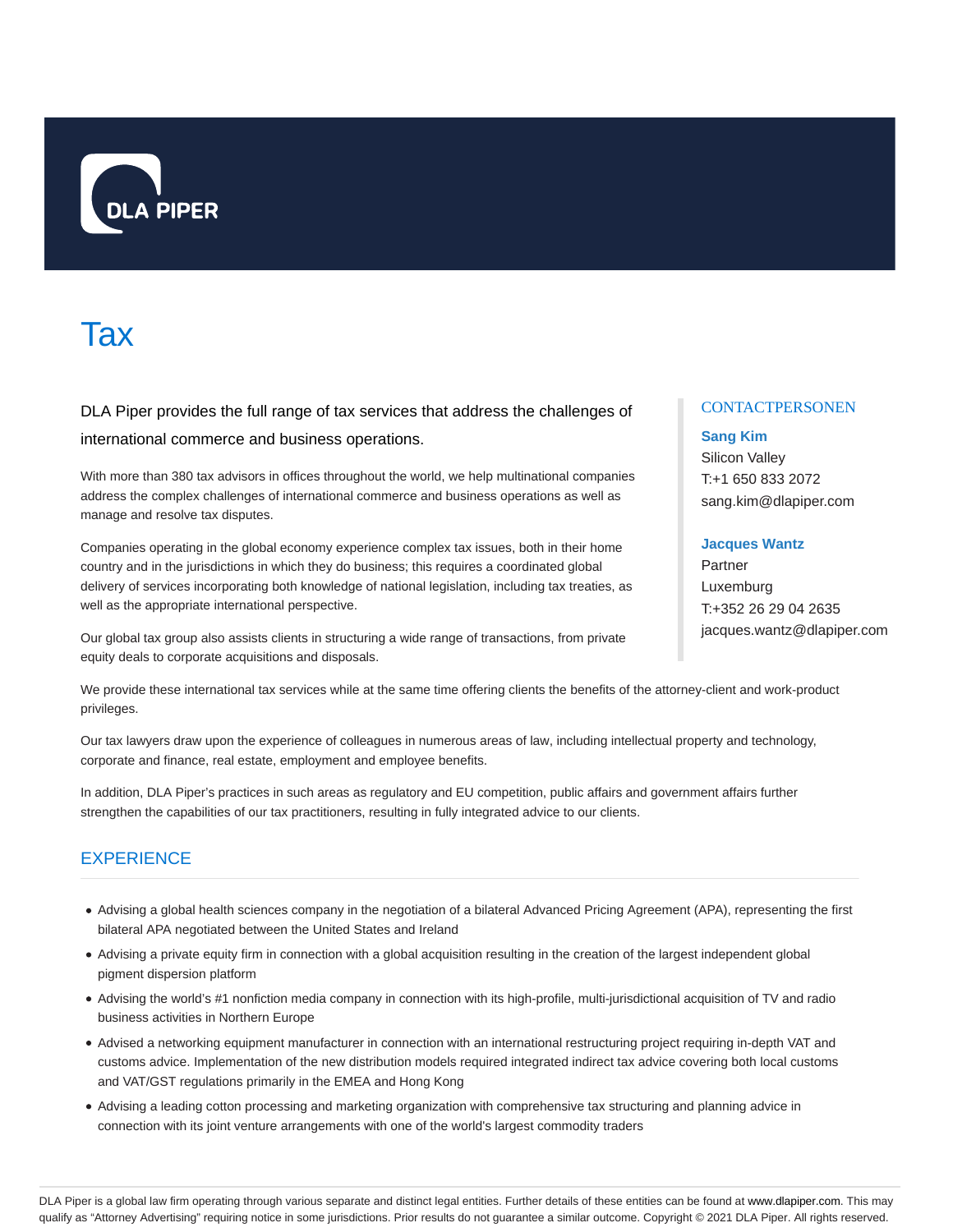- Advising a leading developer of IT solutions for small to mid-sized businesses in connection with the design and implementation of an international structuring project involving Luxembourg, the British Virgin Islands, Malta, Netherlands, Germany and the UK
- Advising a provider of instruments, components, subsystems and process control solutions in the design and implementation of an international structuring project, involving the UK, Luxembourg, Germany, Hong Kong and the British Virgin Islands, to address international business expansion issues resulting from prior acquisitions and internal reorganization
- Advising a publicly listed manufacturer of networking equipment on the planning and implementation of a global restructuring to convert its distribution network from a Hong Kong principal to a Netherlands principal
- Advising a leading specialty retailer of children's clothing in the planning and implementation of an international restructuring project
- Advising one of the fastest growing cyber security companies in the design and implementation of an international structuring project involving 15 countries

# **ACHTERGROND**

# **Publicaties**

**UK consultation on sovereign immunity from direct taxation**

#### 6 July 2022

On 4 July, the UK government launched a consultation on the UK's regime for sovereign immunity from UK direct taxation. The UK government's proposals are to dramatically curtail the existing immunity from UK tax as it applies to sovereign investors (other than with respect to income tax on passive interest income).

**Exploring the metaverse: What laws will apply?**

# 22 June 2022 INTELLECTUAL PROPERTY AND TECHNOLOGY NEWS

For those intrigued by the metaverse, and for creators building metaverse projects, here are practical considerations.

**Responsible Financial Innovation Act, the new proposed crypto regulation bill, provides some clarity on tax issues**

16 June 2022 The proposed tax provisions would, if enacted, address at least a few of the industry's largest complaints.

**Changes to the UK/Luxembourg double tax treaty**

#### 15 June 2022

On 7 June 2022, the UK and Luxembourg governments signed a protocol to amend the double tax treaty (the treaty) between both jurisdictions.

**Forewarned is forearmed: Legislator introduces adjustments to the R&D wage withholding tax exemption and announces new tax audits**

#### 30 May 20.22

Over the past few years, the Belgian legislator has introduced various tax and parafiscal exemption regimes to reduce high labour costs in some industries.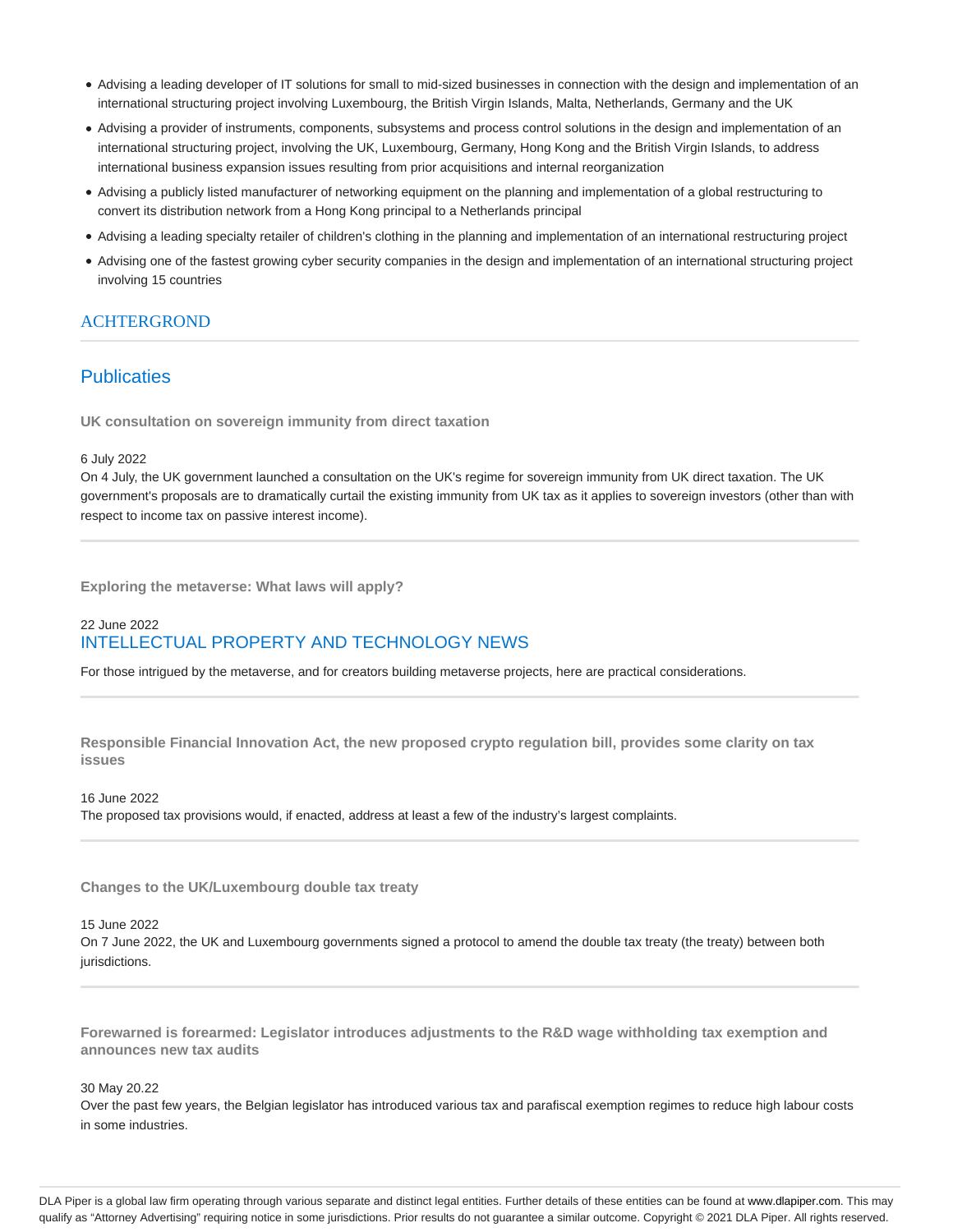**Biden Administration's Greenbook signals continued focus on taxation of cryptocurrency and digital assets**

#### 23 May 2022

The Greenbook outlines a number of tax proposals addressing trading and lending of cryptocurrency and digital assets.

**OECD releases public consultation document on crypto tax reporting in effort to increase transparency**

#### 23 May 2022

The proposed framework would provide for automatic exchange of tax-relevant information between tax administrations for cryptoasset transactions.

**Brazil sets forth conditions for tax settlements in goodwill disputes: multinationals take note**

18 May 2022 A quick discussion of Public Notice n° 9/2022.

**EU Commission proposes tax incentive for equity, disincentive for debt**

#### 16 May 2022

As follow-up on the Communication on Business Taxation for the 21st Century issued in May 2021 setting-out the European Commission's (EC) long-term vision to provide a fair and sustainable business environment and European Union (EU) tax system, the Commission released on 11 May 2022 a draft directive proposing the introduction of a debt-equity bias reduction allowance (DEBRA).

**ATAD III - assessing anti-tax avoidance measures**

#### 4 May 2022

Financial Worldwide Magazine discusses the assessment of anti-tax avoidance measures with Jean Paul Dresen, Luis Muñoz and Sorina van Kommer at DLA Piper.

**Spain recognizes French FPCI accreditation of tax residence through the special regime for EU funds**

#### 21 April 2022

In October 2019, Spain introduced a special regime to facilitate pension and collective investment funds of the European Union (EU) the evidence of their tax residence status for the purposes of the application of the domestic withholding tax exemption on interest payments and capital gains realized by residents of the EU or EEA.

**Spain introduces a levy on non-reusable plastic packaging**

19 April 2022

On 9 April 2022 the Official Gazette has published Law 7/2022 of 8 April concerning waste and contaminated land for a circular economy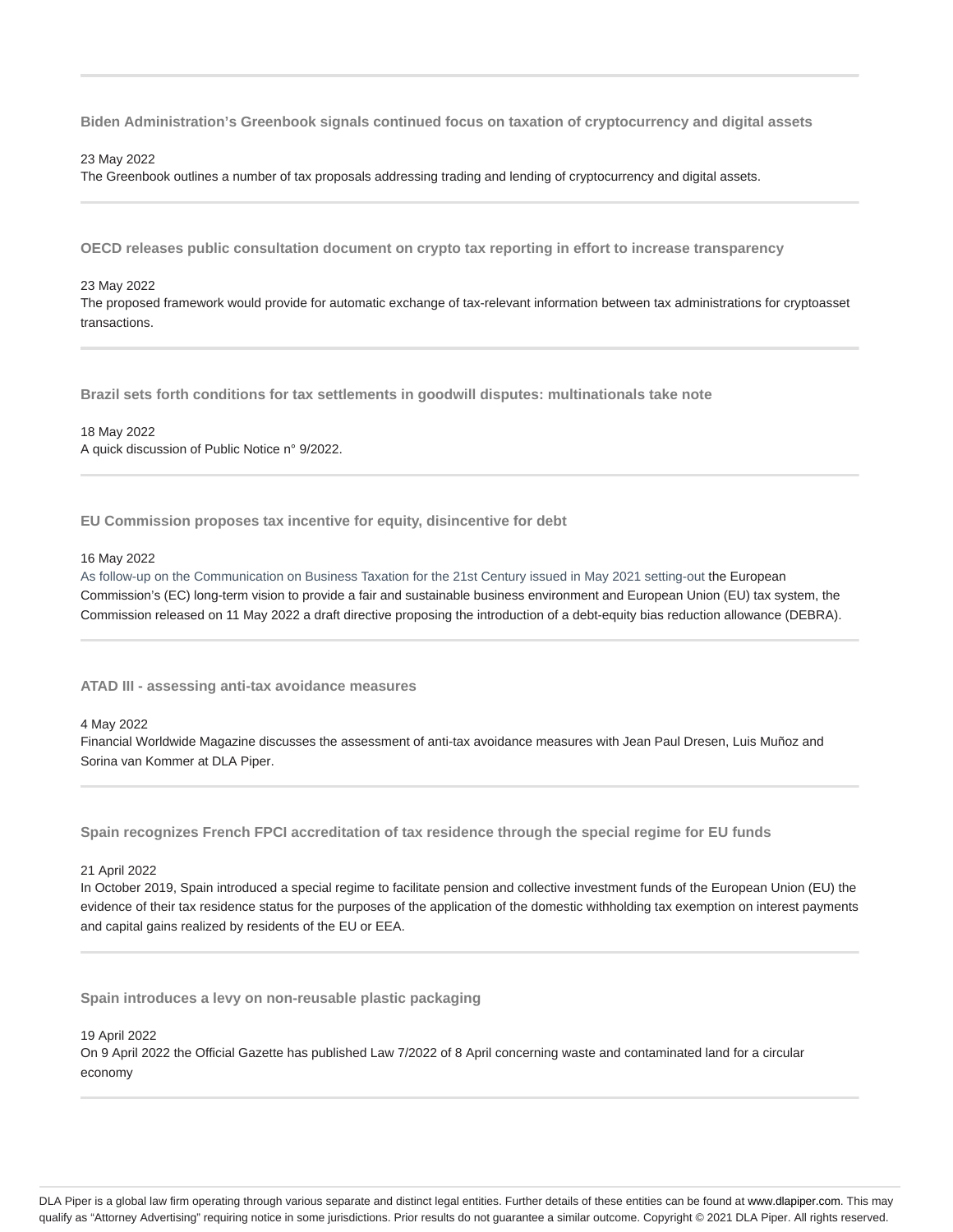**Belgian Parliament: Should charging an electric car be considered a separate benefit?**

# 13 April 2022 REWARDS INSIGHTS

Employees who given a company car are, in most cases, also provided with a fuel card. If an employer provides an electric company car, the employer often also pays for the electricity to charge the car. In Parliament, the question was raised how this should be treated from a tax or social security point of view.

**Belgium tax administration: Are reduction cards a benefit in kind?**

# 13 April 2022 REWARDS INSIGHTS

Some service providers offer employers reduction cards, which employers can then distribute for free to staff members. The tax administration recently published a ruling specifying how this type of reduction card should be treated from a tax point of view.

**OECD releases draft Model Rules on Scope of Amount A under Pillar 1**

5 April 2022 Comments on the draft rules are due on April 18, 2022.

**Implications of recent Treasury Green Book tax proposals**

29 March 2022 Taken together, the Treasury Department concludes that the proposals would raise more than \$2.5 trillion over the ten-year budget cycle.

**OECD releases commentary on the Pillar Two GloBE Rules – observations on selected topics**

17 March 2022 A look at six topics found in the commentary which have particular relevance for multinational companies and other stakeholders.

**UK consultation on potential new online sales tax**

#### 14 March 2022

The UK government has released its consultation on a potential new online sales tax (OST), which it is considering as an option to help rebalance taxation of the retail sector. This article examines why this is being considered, how it would work and what happens next.

**Transposition of the ATAD2 Directive: A France-Luxembourg perspective**

#### 10 March 2022

The application of the ATAD 2 rules in Luxembourg remains one of the most complex tax topic nowadays. Many questions remain open due to the absence of guidelines issued by the Luxembourg tax authorities. The lack of uniformity in the implementation of ATAD 2 among the Member States expands the uncertainty around the topic.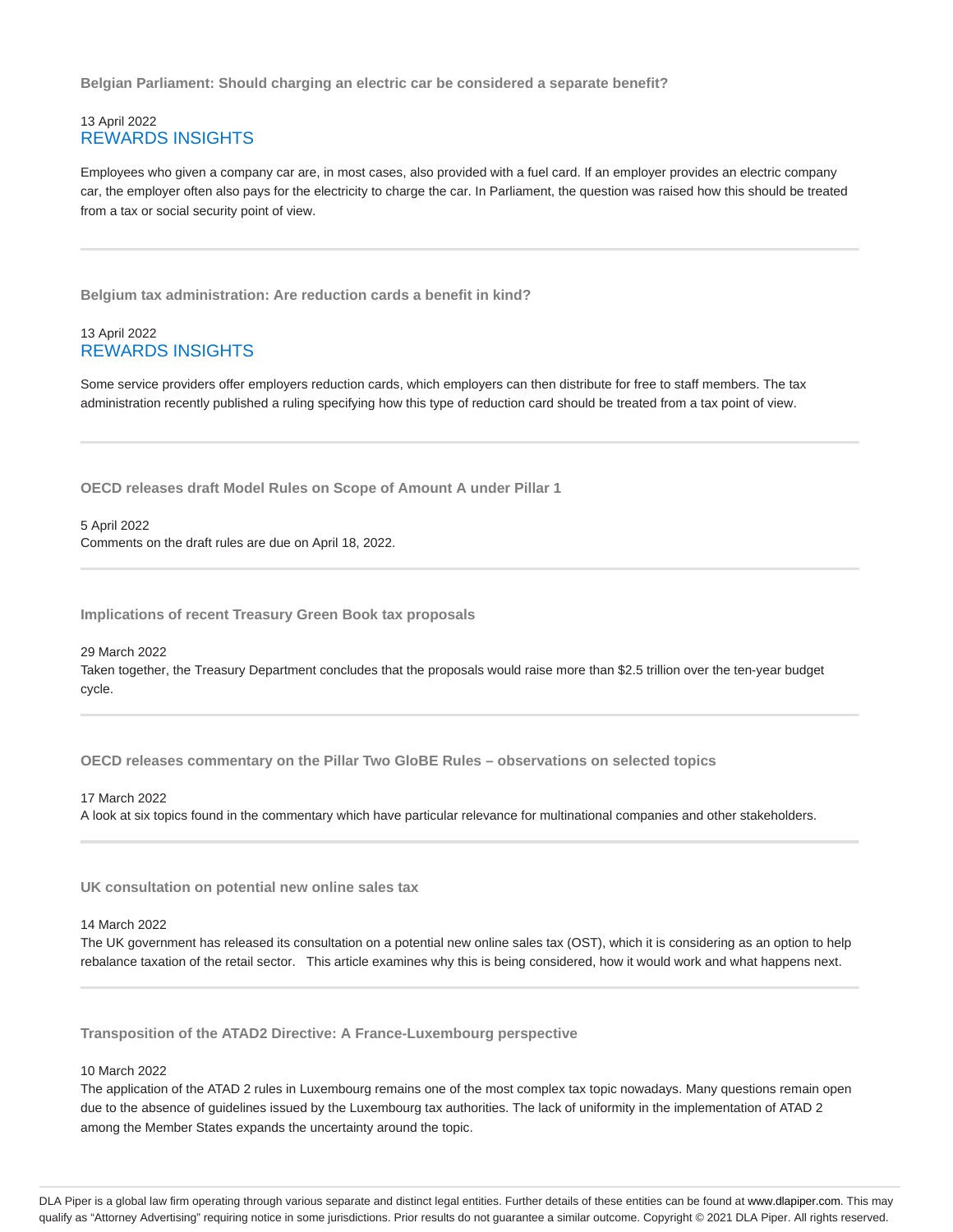**UK Tax Alert**

3 March 2022

Most organisations will be aware that with effect from the 6 April 2021 transformative changes were made to the off-payroll working rules, commonly referred to as the IR35 regime, which apply to the private sector.

**Global Tax Alert - Sweden: Incentives in merger and acquisitions**

23 February 2022

The purpose of this article is to provide a general overview of the principles of taxation of Swedish incentive programmes and to connect these rules to various situations that often occur in M&A transactions.

**Exploring the metaverse: What laws will apply?**

22 February 2022 Like any new foundational technology, the metaverse remains confusing and unknown to many. Writing for Chambers TMT 2022, we explore key questions.

**OECD publishes draft Tax Base Determination rules for Pillar 1 Amount A**

22 February 2022

As part of a rolling release of draft Model Rules for Amount A of Pillar 1, on 18 February 2022, the OECD released for public comment draft Model Rules for defining the Tax Base that is the subject of the income reallocation envisioned by Amount A of Pillar 1.

**Blockchain and Digital Assets News and Trends**

# 18 February 2022 BLOCKCHAIN AND DIGITAL ASSETS NEWS AND TRENDS

Lawsuit tackles tax treatment of staking rewards; SEC settles with crypto lending platform; emergency measures in Canada affect financial services entities.

**Global Tax Alert: New guidance from HMRC on Crypto 'Decentralised Finance: Lending and Staking'**

7 February 2022

HMRC has expanded its internal manual on Cryptoassets published in March last year to include guidance on 'decentralised finance' (or DeFi) together with various worked examples.

**OECD makes progress on Pillar 1 – release of draft Sourcing and Nexus Rules of Amount A**

7 February 2022 Comments are due February 18, 2022.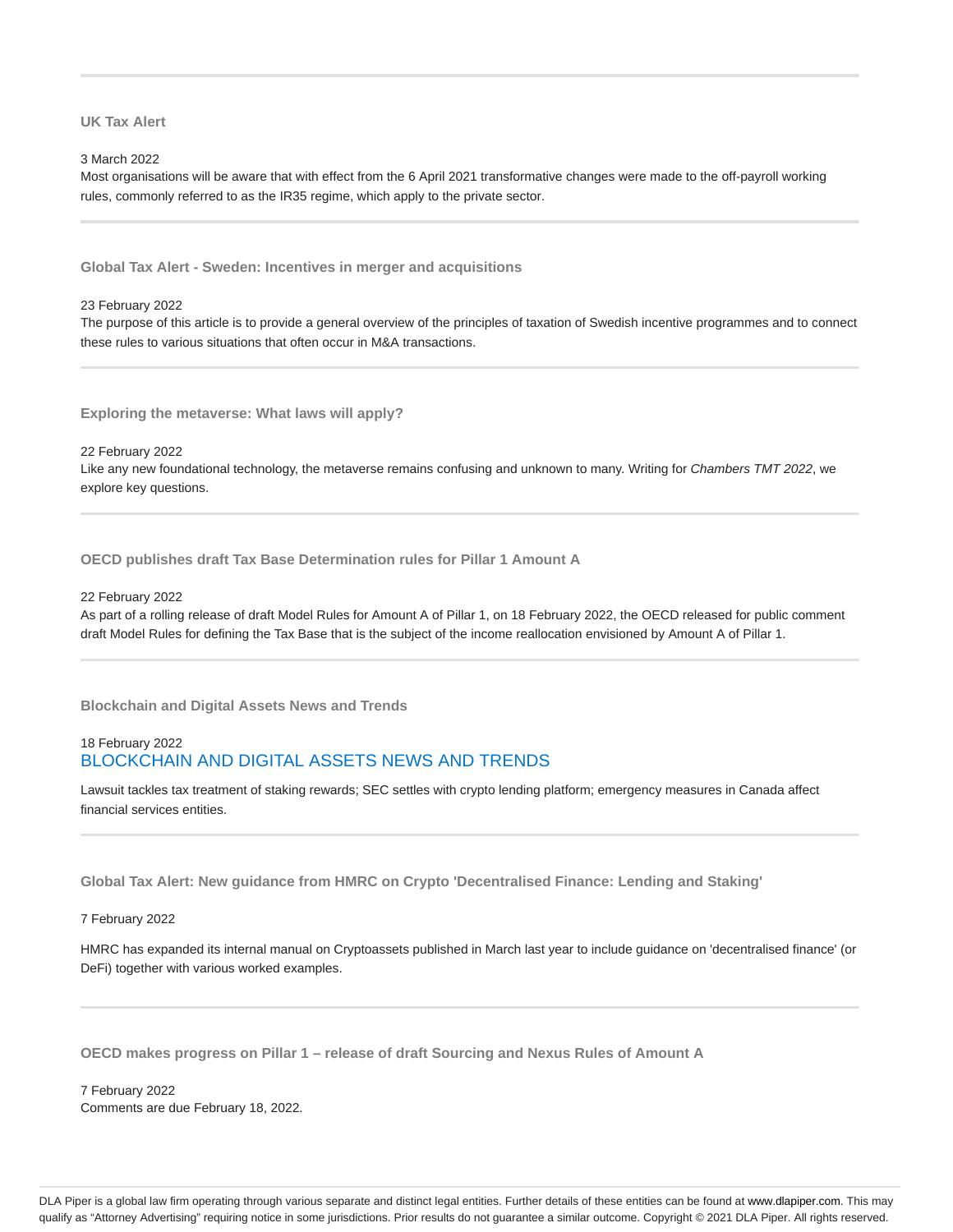**UAE introduces federal corporate income tax from June 2023**

## 31 January 2022 Details of the contours of the UAE's regime.

**Global Tax Alert: Spanish tax authorities deny withholding tax exemption on the grounds of the general anti-abuse clause**

#### 19 January 2022

The Spanish tax authorities challenged and denied the applicability of a domestic exemption of interest payments made by a Spanish tax resident entity to a Dutch tax resident entity on the grounds of a general anti-abuse rule arguing that the Dutch entity did not have sufficient substance.

**Reform of the Belgian expat tax regime**

#### 7 January 2021

The Belgian Parliament has recently approved a bill which reforms the existing tax regime and incorporates this special tax regime in the Belgian Income Tax Code, whereas the current system was governed by a Circular Letter issued by the Belgian tax administration.

**Global Tax Alert: Reform of the Spanish tax treatment of the carried interest**

#### 6 January 2022

The bill to promote startups (Proyecto de Ley de fomento del ecosistema de las empresas emergentes) introduces significant changes in the tax treatment of the carried interest paid to the managers of private equity funds.

**EU Directive ATAD 3 proposes new minimum substance rules against the use of shell companies**

### 4 January 2022

The Directive introduces reporting requirements for EU tax-resident companies – irrespective of their legal form – with certain mobile and passive income streams and inadequate operational substance.

**Following suit, European Commission publishes draft EU Directive to swiftly implement OECD 15 percent global minimum tax**

# 23 December 2021

The proposal delivers on the EU's pledge to ensure swift and harmonized implementation of the historic international agreement on global tax reform.

**OECD issues detailed rules to implement global minimum tax: a look at the 10 chapters**

### 21 December 2021

The guidelines provide a detailed description of the rules that the jurisdictions under the Inclusive Framework are to implement in their local legislation.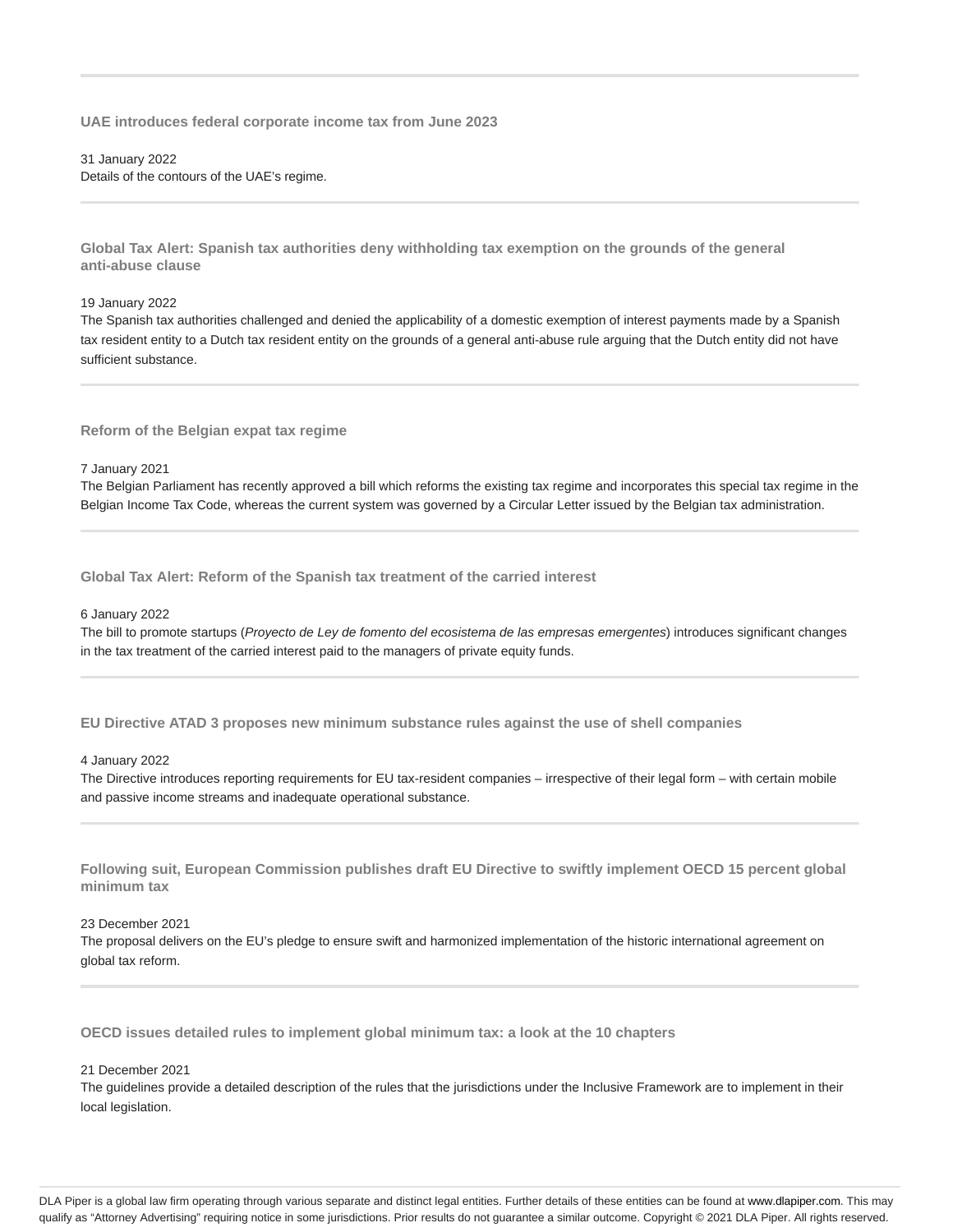# **2021 Guide to VAT on Digital Services**

#### December 2021

This guide provides a country-by-country overview of VAT law covering cross-border supplies of digital content, intangible services and, more generally, the various forms of e-commerce.

**The European Commission opens infringement proceedings against Spain challenging the income tax rules re. capital gains realized by non-residents**

#### 15 December 2021

In December 2021 the European Commission has started infringement proceedings by sending a letter of formal notice to Spain requesting to align its rules on the taxation of capital gains obtained by non-resident taxpayers with the free movement of capital (Article 63 TFEU).

**Tax Alert: Netherlands and Belgium notify tax treaty under the Multilateral Instrument**

#### 30 November 2021

On November 25, the Dutch and Belgian authorities notified the Belgium-Netherlands tax treaty as a Covered Tax Agreement under the Multilateral Instrument with the OECD.

**Opportunities in England's eight new freeports**

15 November 2021

The UK Spring Budget in 2021 illustrated the reality of the UK's economic situation as a result of the restrictions implemented during the COVID-19 pandemic. The Chancellor used the opportunity to outline the Government's plan to build the 'future economy' through an investment-led recovery plan, which included eight new freeports in England.

**Global Tax Alert: Spanish Government publishes 2022 draft Budget Act**

27 October 2021

On 15 October 2021, the Spanish government approved the draft of the 2022 Budget Act ("the 2022 Budget"). The 2022 Budget includes several tax measures aimed at increasing tax revenue.

**Blockchain and Digital Assets News and Trends**

# 18 October 2021 BLOCKCHAIN AND DIGITAL ASSETS NEWS AND TRENDS

Non-fungible tokens: What are the legal risks?

**OECD announces global deal on international tax reform with its Two-Pillar solution**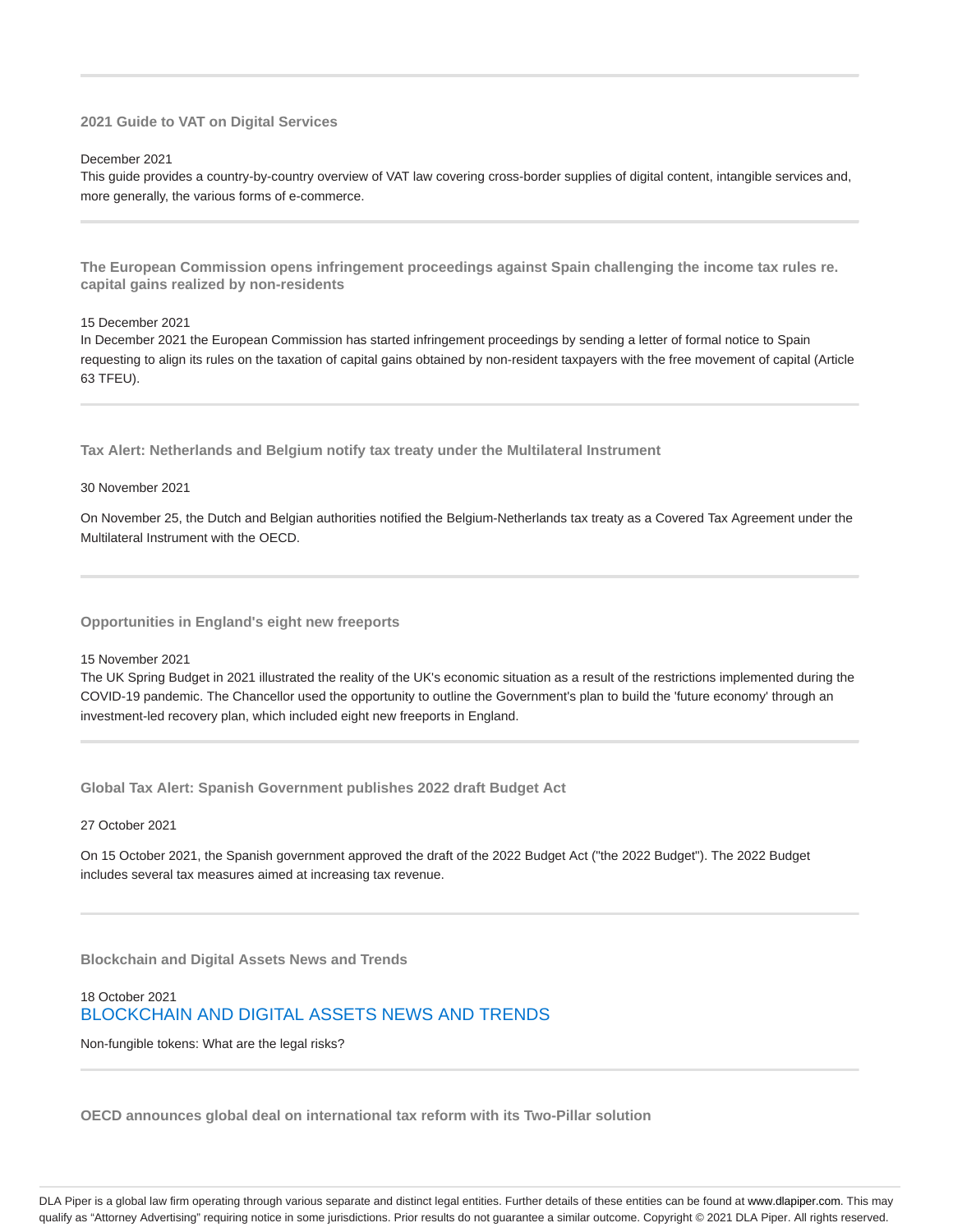11 October 2021 In addition, the OECD sets out a detailed implementation timeline aiming to have parts of the plan ratified in 2022 and effective as early as 2023.

**Additional comment and conclusion**

7 October 2021

**Eligibility criteria**

7 October 2021

**Regulatory analysis**

7 October 2021

**The tax proposals: a closer look**

7 October 2021

**UK Funds: New Tax Regime for UK Asset Holding Companies**

7 October 2021

In private equity, the Fund vehicle is typically a limited partnership, which is tax transparent for most investors (indeed an investor treating the Fund vehicle as opaque creates all sorts of challenges for many Funds pursuant to anti-hybrid rules).

**Australia announces expanded double tax treaty network**

30 September 2021 In this update we describe how the expansion of the double tax treaty network in Australia is very timely and well supported.

**House tax proposal: significant statutory changes include raising corporate rate, overhauling international taxation system**

21 September 2021 While the Senate is likely to cut back on some of the proposals, tax increases for business and individuals are expected to be enacted by Thanksgiving.

**Blockchain and Digital Assets News and Trends**

17 September 2021 BLOCKCHAIN AND DIGITAL ASSETS NEWS AND TRENDS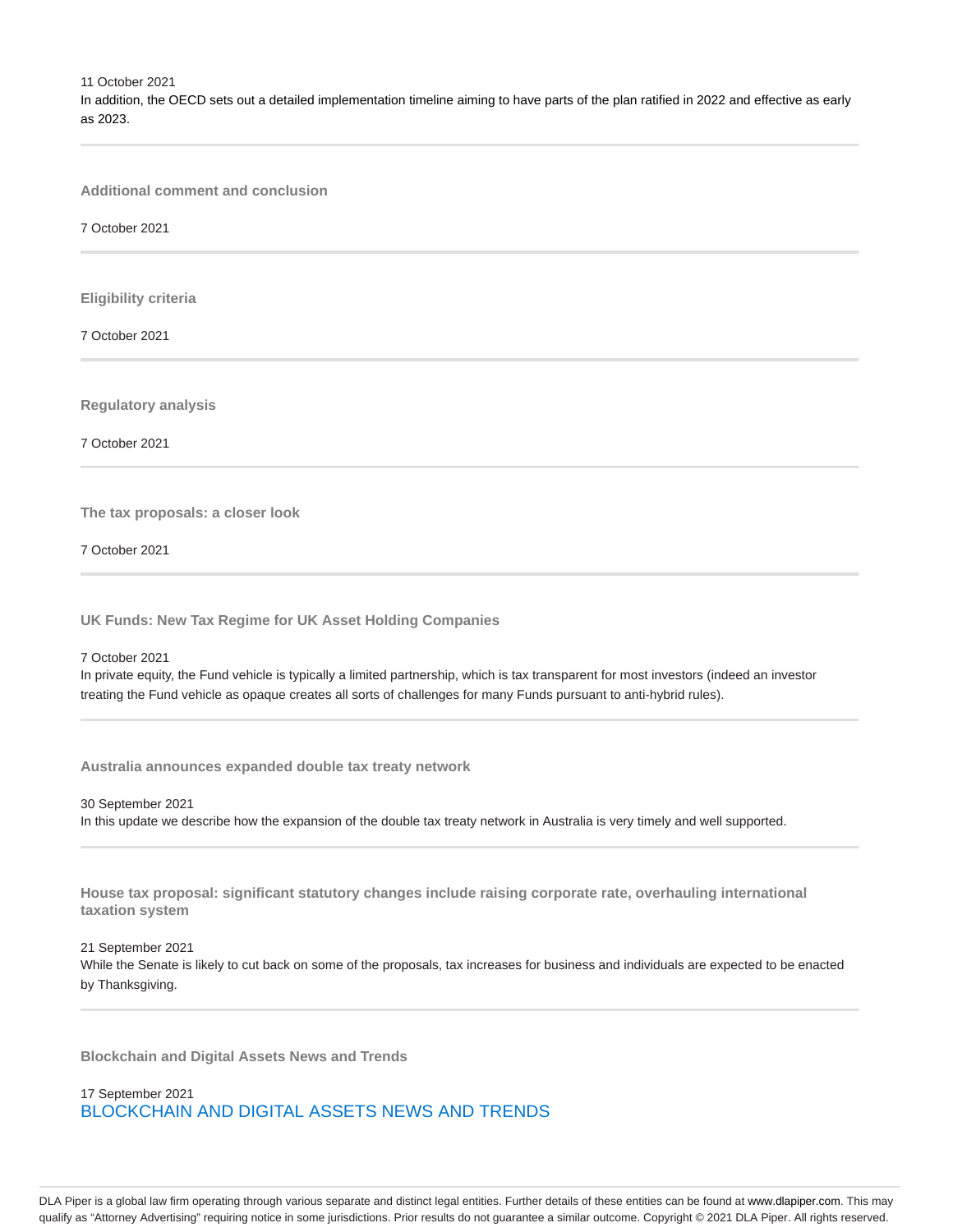**Global Tax Alert: The 2019 interest deduction limitation rules in the light of the Lexel v. Skatteverket-verdict**

20 September 2021

On March 22 this year, the verdict came in the well-known Lexel case (case no 4849-18 and 4849-18) where the 2013 interest deduction limitation rules were discussed. The case concerns whether the Swedish rules regarding interest deductions could be considered to restrict the freedom of establishment in a prohibited way.

**Recent changes to CJEU rulings in relation to VAT refunds**

20 September 2021

On September 9, 2021 (C-294-20) the Court of Justice of the European Union (CJEU) ruled that the Tax Authorities may reject the VAT refund of a taxable person not established in the territory of the country if the taxable person does not submit the documents justifying the request during the administrative proceeding.

**Proposed infrastructure bill would subject cryptocurrencies to wash sale and constructive sale rules**

17 September 2021

The move comes as part of the Ways and Means Committee's attempt to raise revenue to finance infrastructure spending.

**Investing in Residential in Europe**

24 August 2021

Residential is the new logistics! After the unprecedented growth of online shopping and the related boom in investment in logistics assets, Europe is now turning to residential as a new asset class.

**Blockchain and Digital Assets News and Trends**

# 23 August 2021 BLOCKCHAIN AND DIGITAL ASSETS NEWS AND TRENDS

New information reporting requirements for cryptocurrency transactions; CFPB involvement in cryptocurrency oversight; NCUA seeks comments on use of DLT and DeFi by credit unions.

**LatAm: Tax authorities address negative effects of the pandemic on national coffers**

12 August 2021

The tax authorities' revenue-generating approaches vary from incentives to additional taxation.

**VAT - Monthly Alert - July 2021**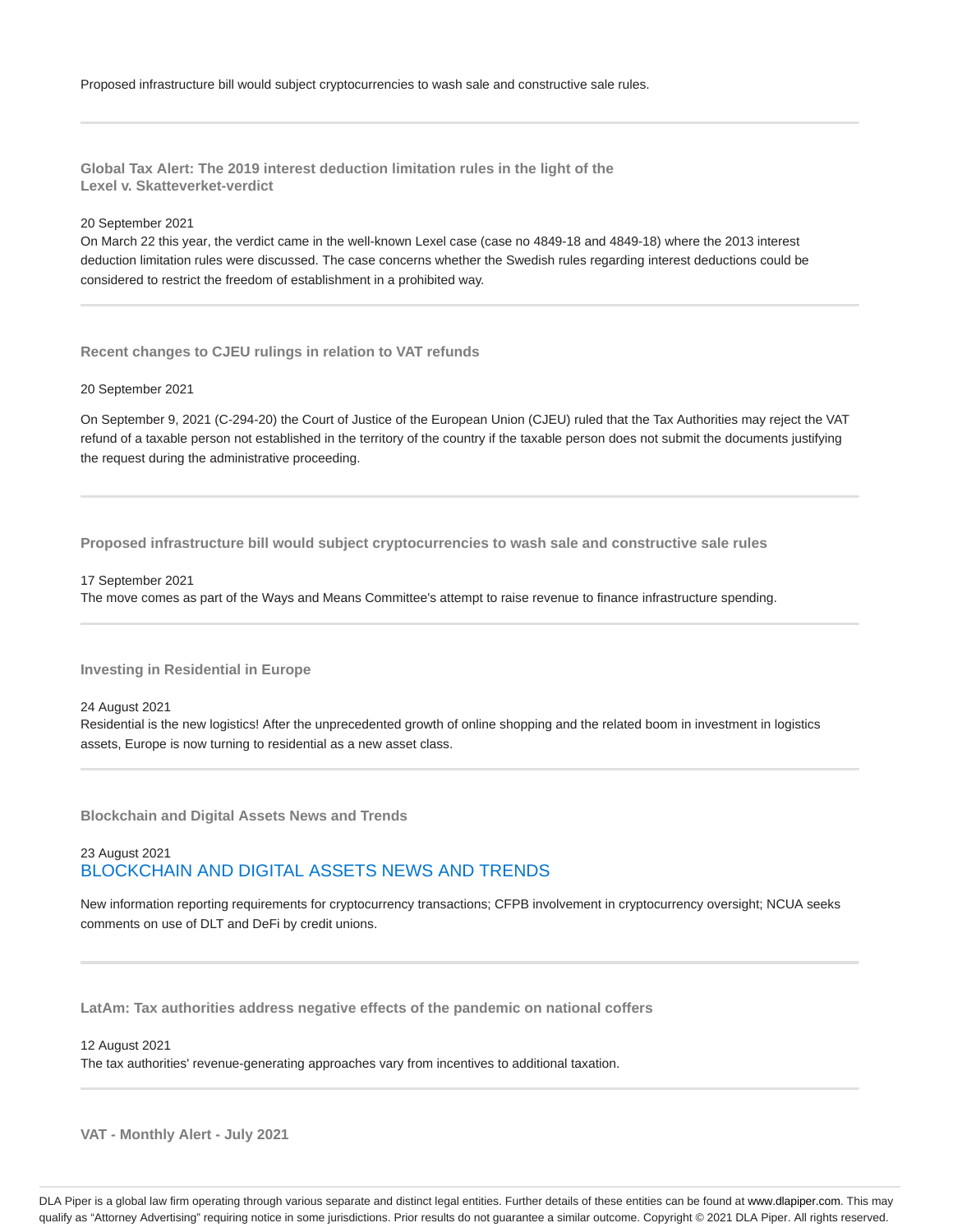# 3 August 2021 VAT MONTHLY ALERT

A summary of important VAT developments with implications for cross-border business operations.

**Blockchain and Digital Assets News and Trends**

# 19 July 2021 BLOCKCHAIN AND DIGITAL ASSETS NEWS AND TRENDS

IRS says tax-deferred like-kind exchange is not available for cryptocurrency trades; copyright issues plague NFTs; crypto venture investments continue to accelerate.

**IRS concludes Section 1031 tax-deferred "like-kind" exchange treatment is not available for cryptocurrency trades**

19 July 2021

It seems reasonable to assume that the IRS will apply its analysis to most cryptocurrencies.

**Mexico: Understanding SAT's "benchmark" disclosure of effective income tax rates**

14 July 2021

The effective tax rates are not binding, but it is expected that the SAT will use the rates as a reference to identify taxpayers for audits.

**Global Tax Alert**

13 July 2021

On 10 July 2021 the Law for the Prevention and Actions Against Tax Fraud (Ley de Medidas de Prevención y Lucha contra el Fraude Fiscal) was published in the Spanish Official Gazette.

**Global Tax Alert**

7 July 2021

Following the entry into force of Law 4/2020 on Digital Services Tax ("DST") (see our Tax Alert of 9 February 2021) further regulations have been recently adopted.

**Global Tax Alert: French Supreme Administrative Court requests preliminary ruling from ECJ**

6 July 2021

The French Supreme Administrative Court has requested a preliminary ruling from the European Court of Justice (ECJ).

**Spain: Question of unconstitutionality against Royal Decree 3-2016**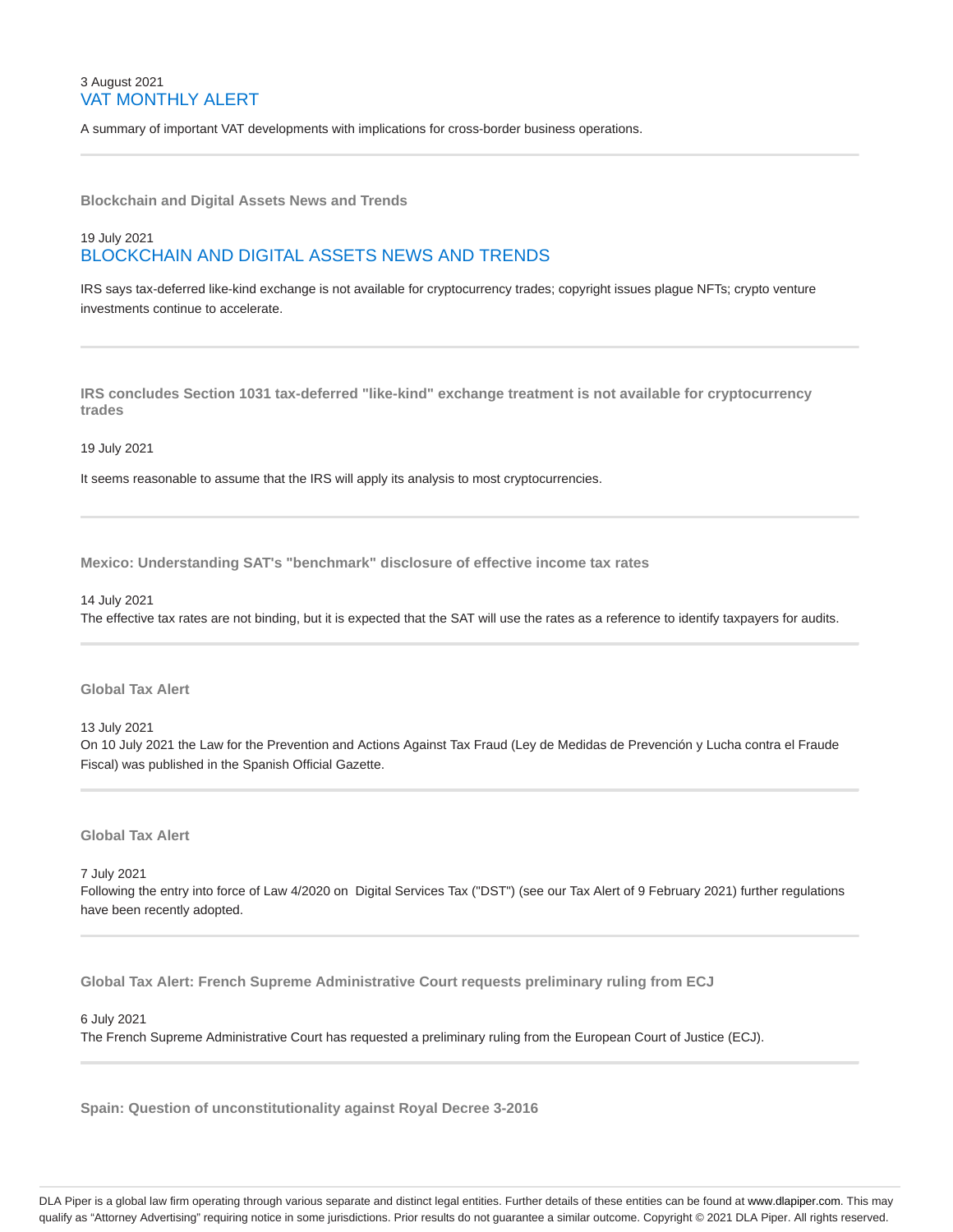### 1 July 2021

The Spanish National Court has raised a question of unconstitutionality before the Constitutional Court of Royal Decree 3/2016, dated 2 December 2016, on the grounds that (i) it is contrary to the Spanish Constitution as it violates the limits of the power to legislate by Royal Decree and (ii) it violates the principle of economic capacity.

# **2021 Changes to EU VAT Rules**

# 30 June 2021

The VAT e-commerce package, consisting of EU VAT legislation aimed at simplifying VAT for cross-border e-commerce into and within the EU, is set to apply as of July 1, 2021. Our guide summarises the most noteworthy VAT implications for merchants/operators of electronic interfaces (e.g., marketplace, platform) involved in e-commerce transactions.

**Biden Administration tax compliance plan targets cryptocurrency assets**

#### 21 June 2021

The plan would give the IRS greater authority and resources to collect information on Americans' financial assets and transactions, including cryptocurrency transactions.

**Blockchain and Digital Assets News and Trends**

# 21 June 2021 BLOCKCHAIN AND DIGITAL ASSETS NEWS AND TRENDS

Biden tax plan spotlights cryptocurrency transactions; FTC announces spike in cryptocurrency investment scams; El Salvador is first country to adopt bitcoin as legal tender.

**Amendment to the CIT Act in Poland - additional disclosure obligations to be considered**

# 2 June 2021

On 1 January 2021, an amendment to the CIT Act came into force, which requires some taxpayers to prepare and publish information on their tax strategy for a given tax year.

**Biden's FY 2022 budget and Treasury Green Book – additional details on international tax proposals**

#### 2 June 2021

Fleshing out revenue proposals in the White House's American Jobs Plan and American Families Plan.

**European Commission Renames and Revises CCCTB Proposal**

#### 19 May 2021

On 18 May 2021, the European Commission presented a renamed and revised proposal for the Common Consolidated Corporate Tax Base (CCCTB). The CCCTB proposal will therefore be withdrawn by the European Commission. The new proposal is called Business in Europe: Framework for Income Taxation (BEFIT).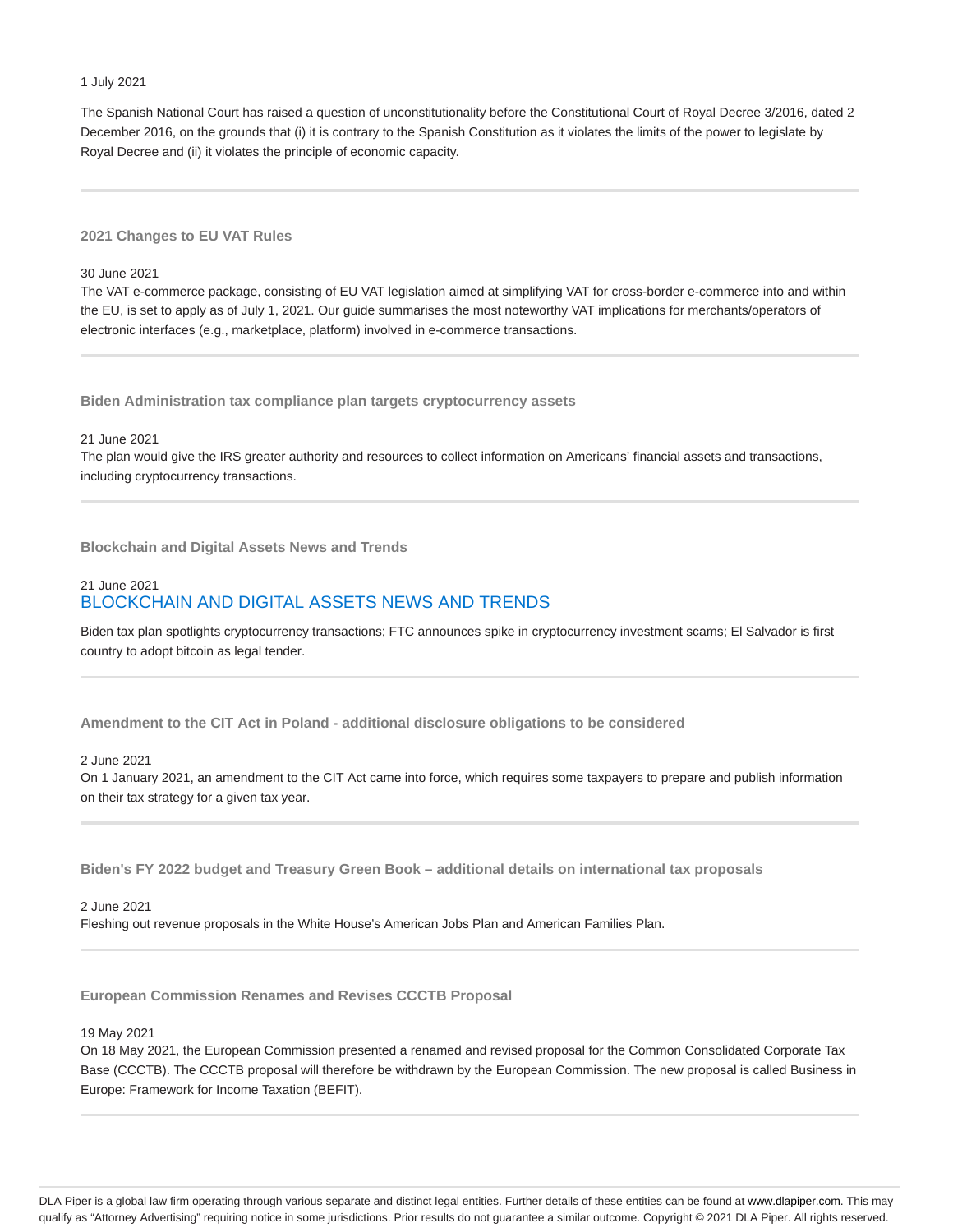**Reflections on the recently signed amendment protocol to the Dutch – German tax treaty**

### 18 May 2021

On 4 April 2021 the Dutch government published the amendment protocol of the Dutch – German tax treaty. The amendment protocol currently is signed by both countries, but it still must be ratified by the respective parliaments.

**Canadian international tax update: New interest deductibility restrictions and anti-hybrid rules**

#### 3 May 2020

The Canadian federal budget tabled on April 19, 2021 proposes significant new interest deductibility restrictions and anti-hybrid mismatch arrangement rules.

**Spain implements ATAD II – our observations**

30 April 2021

On 10 March 2021, the Royal Decree-Law 4/2021 (RDL 4/2021), dated 9 March 2021, was published, implementing the Council Directive (EU) 2016/1164 of 12 July 2016, amended by Council Directive (EU) 2017/952 of 28 May 2017 (ATAD II).

**Starting shot for DAC6 reporting obligations in Spain**

### 21 April 2021

The Royal Decree 243/2021 dated 6 April 2021 (RD 243/2021) was published in the Spanish Official Gazette, further enhancing the implementation of DAC6 in Spain through the amendment of the General Regulations on Tax Proceedings, as approved by Royal Decree 1065/2007 dated 27 July 2007.

**Netherlands overhauls Legal Entity Tax Qualification Policy**

13 April 2021

On March 29, 2021, the Dutch government published a consultation document containing a legislative proposal changing the Dutch legal entity qualification rules for tax purposes.

**Managing Mexican mandatory disclosure rules**

8 April 2021 A review of new obligations for taxpayers and advisors under Mexico's mandatory disclosure rules.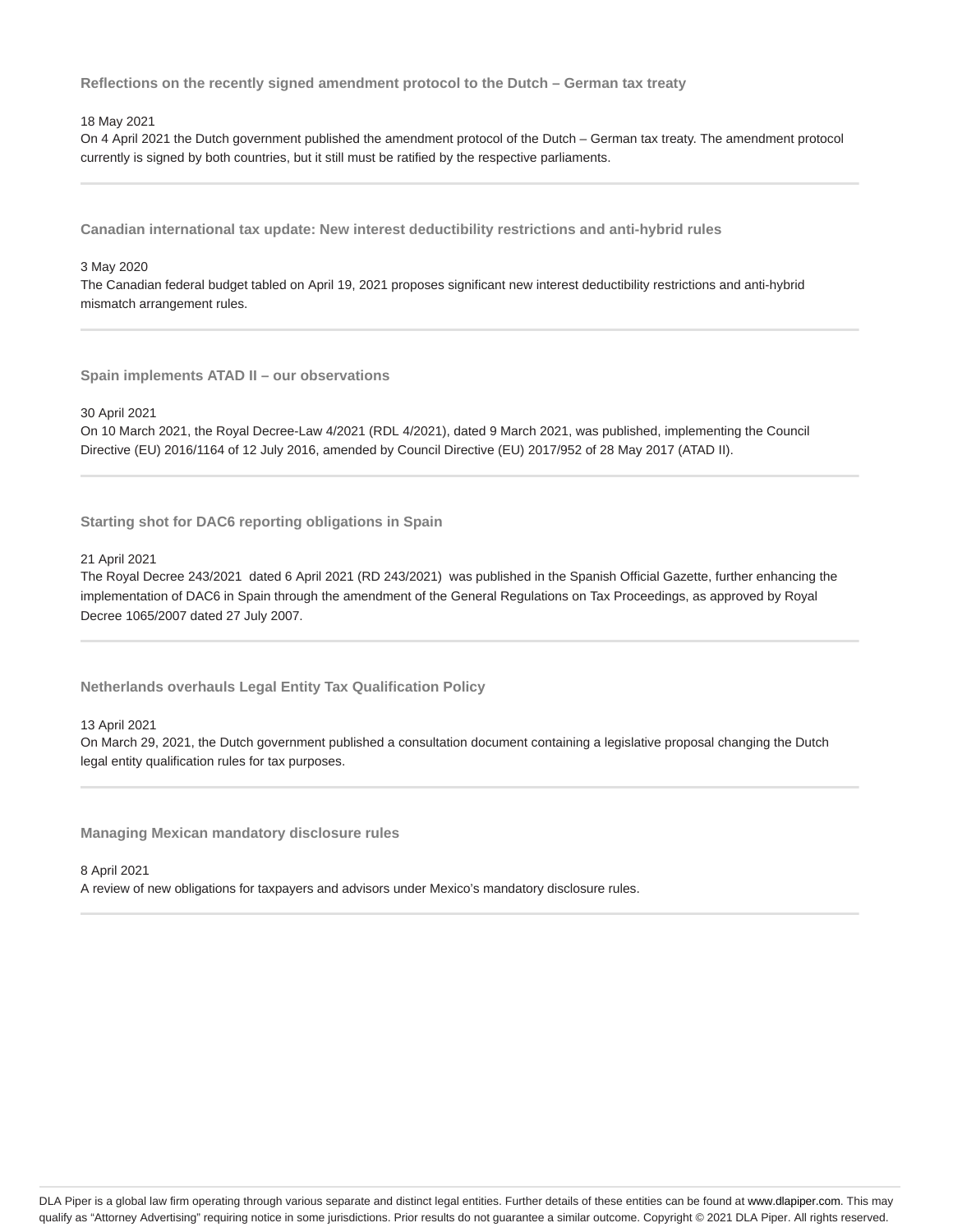**Update to tax treatment of cryptoassets to incorporate staking**

#### 6 April 2021

On 30 March 2021, Her Majesty's Revenue & Customs (HMRC) updated its Cryptoassets Manual to take into account staking in proofof-stake networks.

HMRC confirmed that such passively earned cryptoassets will likely be subject to Capital Gains Tax or Corporation Tax on chargeable gains when the cryptoassets are subsequently sold. This position is largely the same as the established tax treatment of cryptoasset mining activities.

**De nieuwe jaarlijkse taks op effectenrekeningen**

#### 24 maart 2021

In deze publicatie zetten wij de krachtlijnen van de nieuwe jaarlijkse taks op de effectenrekeningen kort uiteen aan de hand van 10 vragen en antwoorden.

**Noteworthy rule changes impacting transfer pricing documentation requirements for fiscal year 2020 and beyond**

10 March 2021

A highlight of key transfer pricing documentation updates from various countries that are effective for fiscal year beginning on or after January 1, 2020.

**HM Treasury's (second) consultation on taxation of alternative fund structures**

#### 9 March 2021

As announced at last year's Spring Budget, the government has been pursuing a review of the UK funds regime, from a tax perspective. HM Treasury (HMT) closed its second consultation on the proposals on 23 February 2021.

**The Netherlands initiates public consultation procedure addressing transfer pricing mismatches**

9 March 2021

Aiming to avoid non-taxation due to international transfer pricing mismatches.

**Luxembourg 2021 Budget bill – changes for personal tax and domestic real estate investments**

#### 5 March 2021

In the on-going COVID-19 context, the Luxembourg Ministry of Finance has disclosed, on 14 October, several tax measures as part of the budget bill for the tax year 2021 ("Budget Bill").

**Country-specific guidance on the transfer pricing implications of the COVID-19 pandemic**

4 March 2021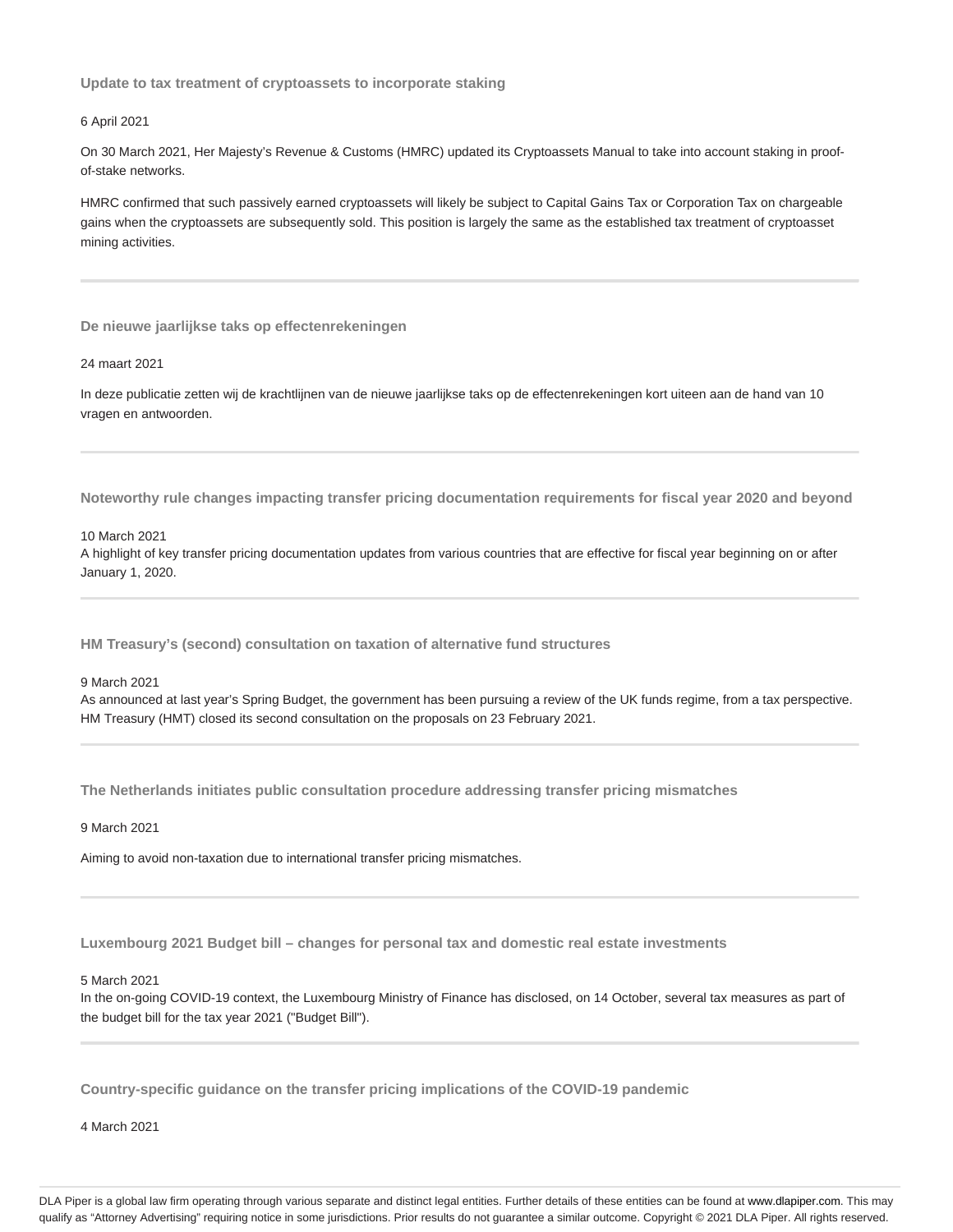Businesses may wish to consider the guidance from several countries on the appropriate transfer pricing treatment for governmental subsidies related to the COVID-19 pandemic.

**VAT - Monthly Alert – February 2021**

# 2 March 2021 VAT MONTHLY ALERT

Our February summary of important VAT developments with implications for cross-border business operations.

**COVID-19 Federal Benefit Access Tool**

26 February 2021 You may access this publication in English here.

**Spain: General Tax Control Plan for 2021**

22 February 2021

On 1 February 2021, the Spanish Tax and Customs Annual Plan for 2021 was published in the Official Gazette, in the context of significant tax reforms including the latest implementation of the Digital Services Tax and the Financial Transactions Tax.

**Tax benefits due to lower WOZ assessment**

15 February 2021

Property owners in the Netherlands will receive a property valuation assessment (WOZ assessment) from your municipality in the coming weeks. Critical review and objection against the WOZ assessment may result in (significant) reduction of taxes.

**Withholding tax claims in Spain: How to maximize investment performance of foreign funds**

11 February 2021

The Spanish Supreme Court (Tribunal Supremo) has recently confirmed the right to claim and obtain, by a U.S. Regulated Investment Company (RIC), the refund of withholding taxes paid on dividends received from Spanish entities.

**Announced, proposed and implemented: Developments in Digital Services Tax in key European jurisdictions**

9 February 2021

While the OECD and G20 work toward a global agreement on digital services taxes, some European countries have forged ahead on their own.

**Announced, proposed and implemented: Key features of France's DST**

9 February 2021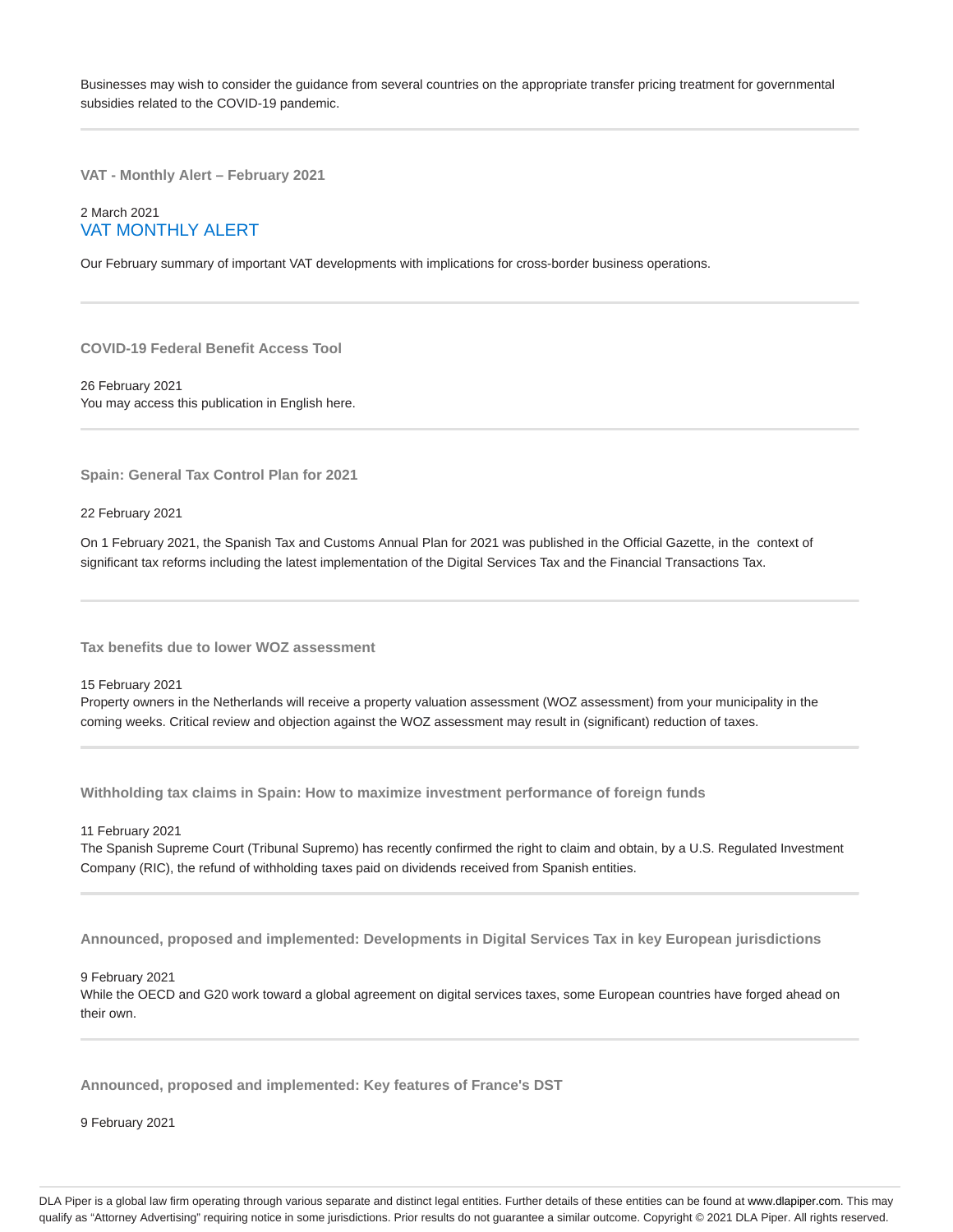**Announced, proposed and implemented: Key features of Italy's DST**

9 February 2021 The Italian DST applies only to revenues deriving from the provision of tax-relevant digital services linked to Italian-located users.

**Announced, proposed and implemented: Key features of Spain's DST**

9 February 2021

The annual worldwide revenue threshold is not limited to revenues generated by the provision of digital services, meaning that non-tech businesses may also need to comply.

**Announced, proposed and implemented: Key features of the United Kingdom's DST**

9 February 2021

The UK's DST is intended to be an interim measure pending a long-term global solution to the tax challenges arising from digitalization.

**Saudi Arabia extends tax amnesty scheme enabling international groups to regularize historic tax exposure**

1 February 2021

An increasing number of international taxpayers are using the KSA scheme.

**VAT - Monthly Alert – January 2021**

# 29 January 2021 VAT MONTHLY ALERT

See our January summary of important VAT developments with implications for cross-border business operations.

**OECD publishes guidance on the tax impact of cross-border working arrangements during the COVID-19 pandemic**

27 January 2021 Our observations on the new OECD guidelines and their implications for employers.

**The Qualified Maquiladora Approach Agreement has been renewed: Implications for multinationals' transfer pricing**

26 January 2021 US-based multinationals using the maquiladora structure to manufacture goods in Mexico are taking note.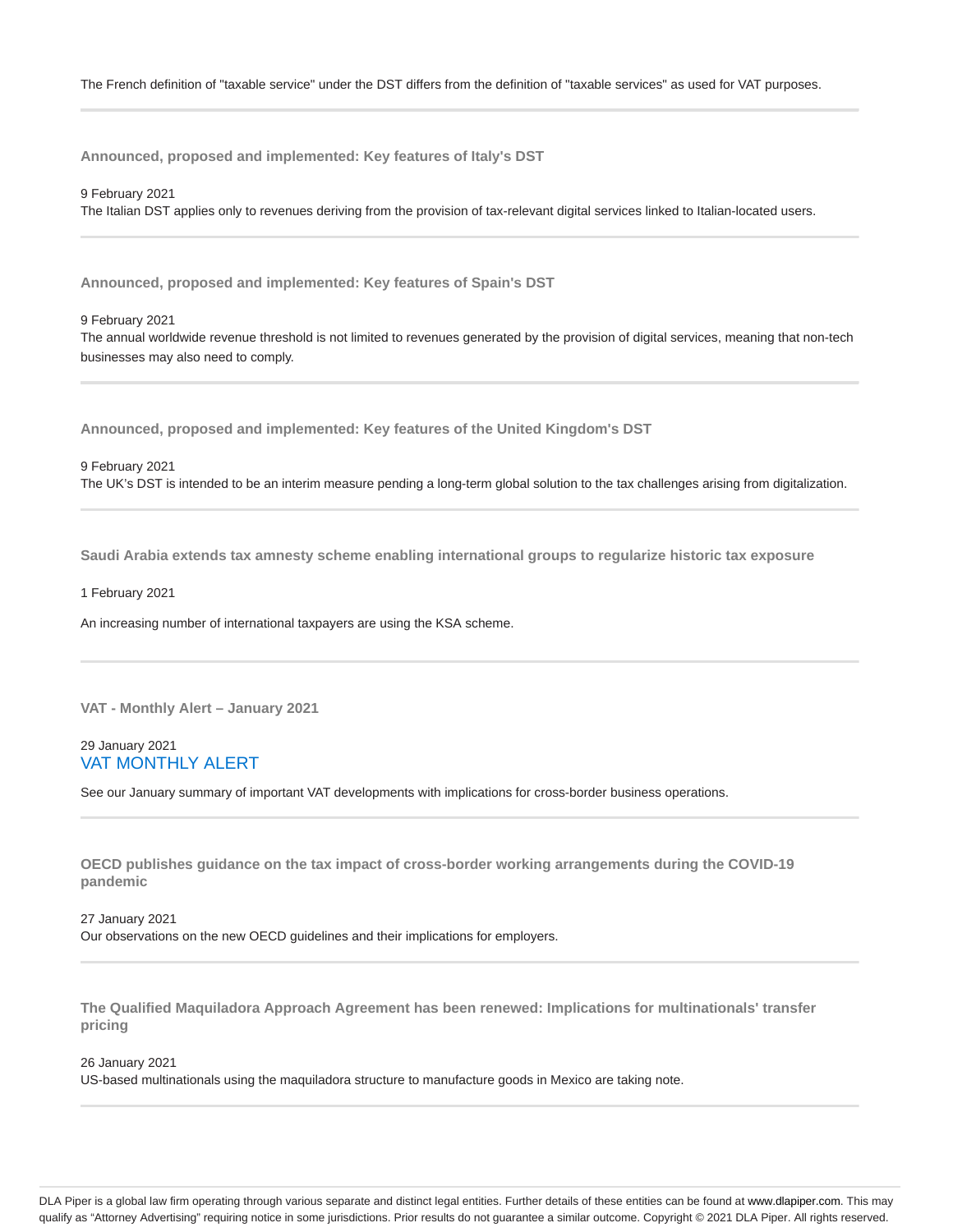**Global Tax Alert: Implementation of DAC6 in Spain**

#### 14 January 2021

On 30 December 2020, one year after the deadline imposed by the European Union, the Spanish Legal Act 10/2020 was published in the Spanish official gazette implementing the Council Directive (EU) 2018/822 of 25 May 2018 (commonly known as "DAC6").

**Understanding the OECD's guidance on the transfer pricing implications of the COVID-19 pandemic**

### 5 January 2021 A practical look at the new OECD guidance.

**UK VAT changes on the sale of goods to customers from 1 January 2021**

### 23 December 2020

With the end of the Brexit implementation period approaching at 11pm on 31 December 2020, the UK's tax authority, Her Majesty's Revenue and Customs (HMRC) on 5 October 2020, updated its guidance, "Changes to VAT treatment of overseas goods sold to customers from 1 January 2021".

**Belgium introduces the tax free "recovery reserve" in response to the COVID-19 pandemic**

#### 26 November 2020

Following the introduction of the one-off carry-back of tax losses, Belgium has recently introduced a complementary measure intended to strengthen the solvency and cash-flow position of Belgian companies that have suffered a loss pursuant to the COVID-19 pandemic.

**Regulatory framework for CBDs and GSCs: IMF's policy paper, "Digital Money Across Borders: Macro-Financial Implications"**

### 23 November 2020 The Report discusses the pros and cons of two important virtual currencies: central bank digital currencies and global stable coins.

**Global Tax Alert: Spanish Government publishes 2021 draft Budget Act**

12 November 2020

On October 28, 2020, the Spanish government sent the draft of the 2021 Budget Act (the 2021 Budget) to the Congress for debate and approval. The 2021 Budget includes several tax measures aimed at increasing tax revenue. In this alert we want to highlight some of the main tax measures included in the 2021 Budget Act.

**German implementation of EU Mandatory Disclosure Rules (DAC6)**

#### 10 November 2020

With the Act on the Introduction of an Obligation to Notify Cross-border Tax Arrangements of 21 December 2019, DAC6 was transposed into national law.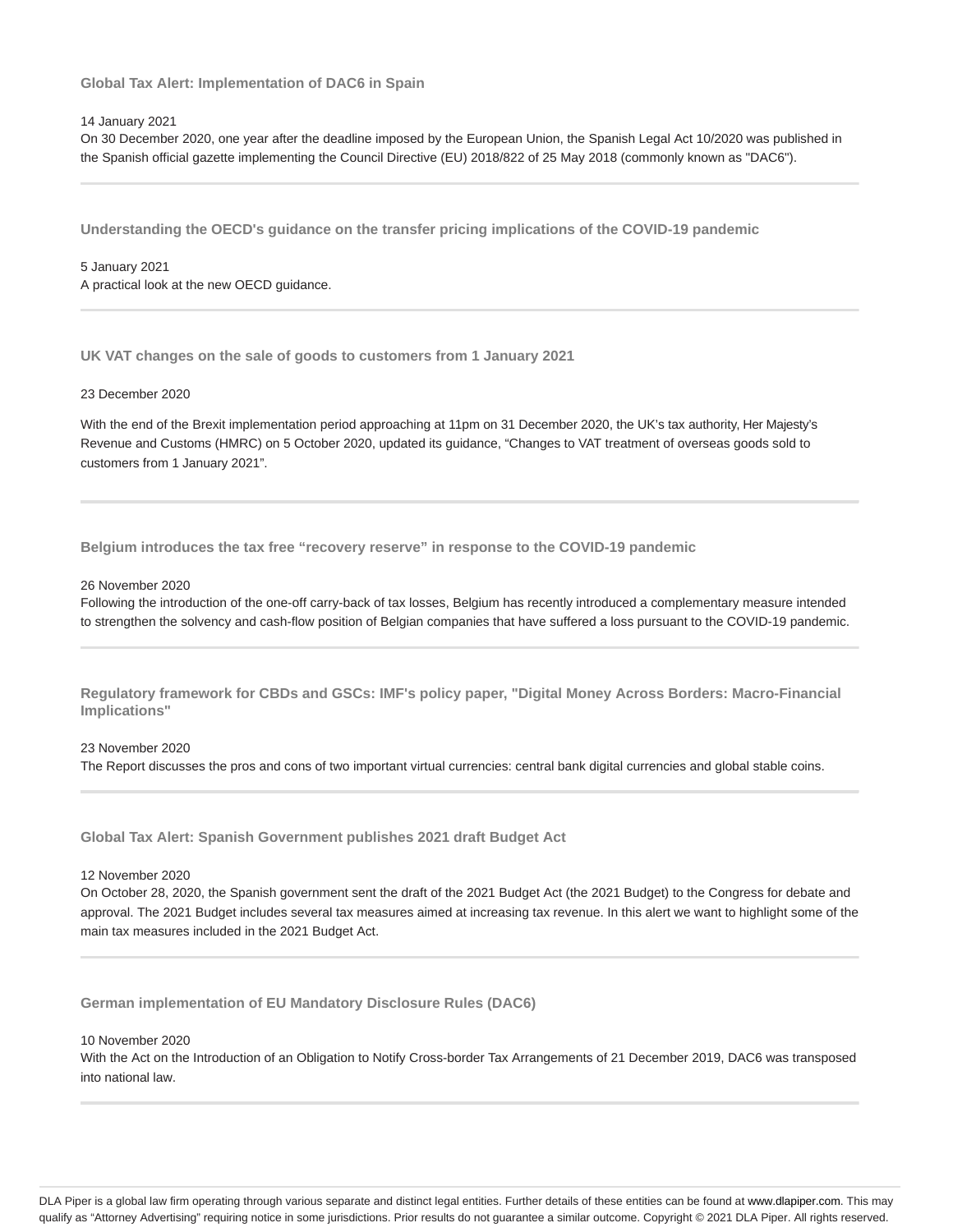**VAT Monthly Alert October 2020**

# 2 November 2020 VAT MONTHLY ALERT

A summary of important VAT developments with implications for cross-border business operations.

**AEO Certification Series (I)**

#### 27 October 2020

It is believed that most enterprises are no stranger to customs authorized economic operator (AEO) certification, and probably understand that this is a classified management approach of enterprises adopted by Customs. However, many enterprises still have reservations about whether it is necessary to apply for AEO certification and become an AEO.

**Oman introduces VAT: A law firm's perspective**

22 October 2020

Prudent businesses operating in Oman are already planning for the implementation of Omani VAT and have started reviewing their legal arrangements and contracts.

**COVID-19 British Columbia Benefit Access Tool**

# 21 October 2020 CANADIAN EMPLOYMENT LAW UPDATES - COVID-19

The B.C. Government has been announcing a series of measures to aid businesses and workers during this unprecedented time.

**DLA Piper acts for Mid Ulster District Council (as lead appellant) in successful VAT repayment claim at First Tier Tribunal**

### 19 October 2020

Mid Ulster District Council (formerly Magherafelt District Council), in a group litigation action, as the lead case on behalf of Northern Ireland Councils, represented by the DLA Piper London's VAT group, with Counsels Melanie Hall QC and Harry Gillow, have won an important case against HM Revenue & Customs.

**China Enforces Tax Collection on Employees Working for Chinese-invested Enterprises Overseas**

#### 16 October 2020

With the recent IIT reform in 2019, and the introduction of a number of implementation rules (particularly the tax policy on overseas income), it appears the China tax authorities are taking a harder stance on how overseas income derived by China tax residents will be taxed in China, starting with Chinese expatriates working for Chinese state-owned enterprises.

**Luxembourg 2021 Budget bill – changes for personal tax and domestic real estate investments**

16 October 2020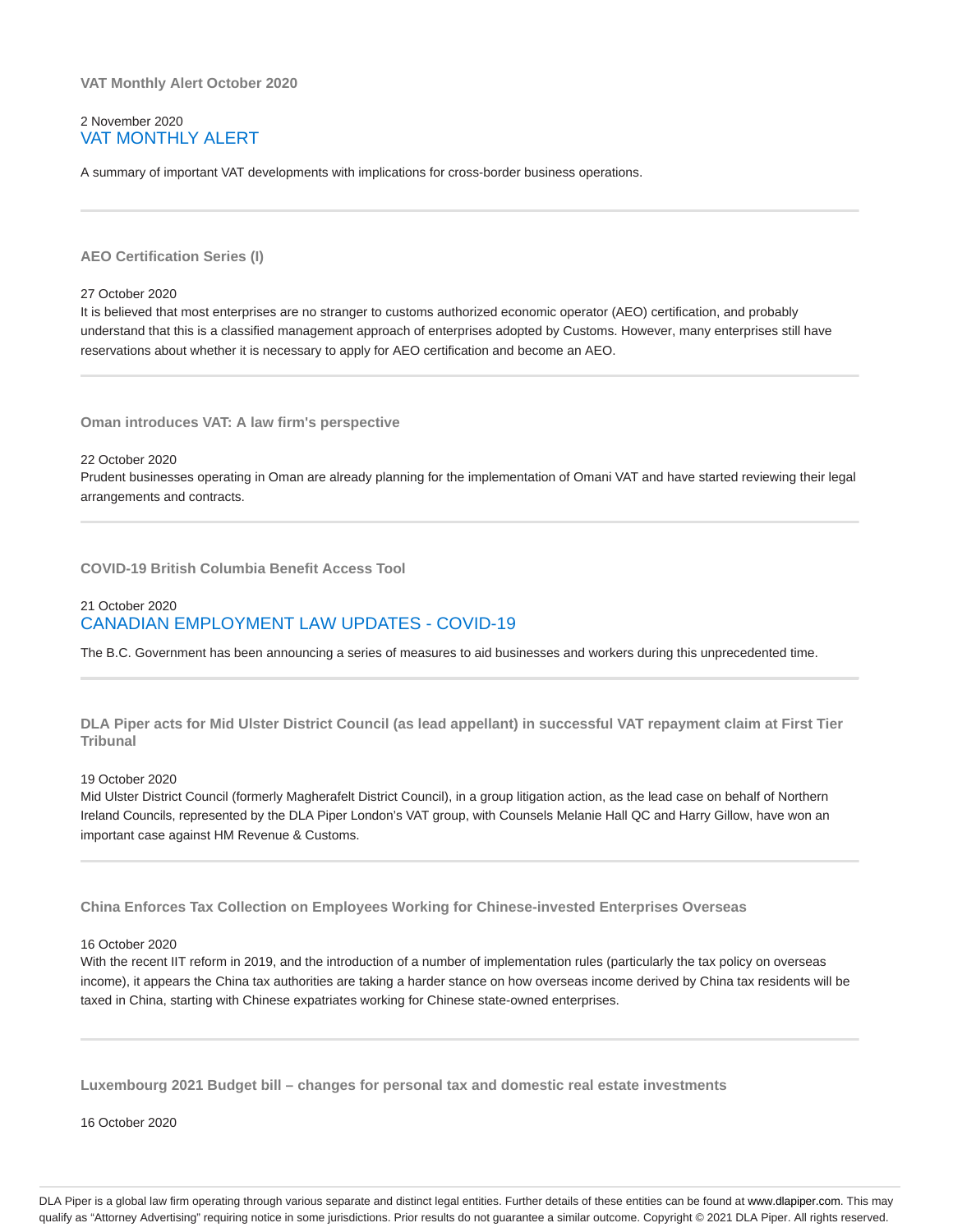In the on-going COVID-19 context, the Luxembourg Ministry of Finance has disclosed, on 14 October, several tax measures as part of the budget bill for the tax year 2021 (Budget Bill). The Budget Bill aims to increase tax and social equity as well as economic sustainability.

**Updated guidance on early termination and compensation payments - impact for real estate**

#### 30 September 2020

Following the CJEU decisions in Vodafone Portugal (C-43/19) and MEO (C-295/17), HMRC has surprisingly changed its published guidance to make it clear that early termination and compensation payments relating to commercial contracts are in most cases consideration for goods or services and subject to VAT.

**Updated guidance on early termination and compensation payments**

#### 25 September 2020

Following the CJEU decisions in Vodafone Portugal (C-43/19) and MEO (C-295/17), HMRC has updated its guidance to make it clear that early termination and compensation payments are in most cases consideration for goods or services and subject to VAT.

**Spanish case law sets forth that compensation for the termination of senior managers can be tax exempt**

#### 24 September 2020

Two recent decisions of the Spanish Supreme Court, have determined that, in case of unilateral termination by the company of senior management contracts, seven days' salary per year of service up to six monthly salary payments, qualifies as mandatory compensation, and is exempt from Personal Income Tax with a maximum of EUR180,000.

**UAE overhauls Economic Substance Regulations**

3 September 2020 The first ESR Report filing deadline is December 31, 2020.

**Our responses to HM Treasury's consultation on taxation of alternative fund structures**

### 2 September 2020

As announced at Spring Budget 2020, the government is pursuing a review of the UK funds regime. HM Treasury opened a consultation, which seeks to gather evidence and explore the attractiveness of the UK as a location for the intermediate entities through which alternative funds hold fund assets.

**DLA Piper achieves a successful result in Auctus Resources Pty Ltd v Commissioner of Taxation [2020] FCA 1096**

#### 5 August 2020

DLA Piper's tax team has been successful in representing its client, the taxpayer, in Auctus Resources Pty Ltd v Commissioner of Taxation [2020] FCA 1096. The case relates to specific tax assessment and tax recovery powers of the Commissioner of Taxation relating to an R&D tax offset refund in the 2013 income year. It is also a reminder to legal practitioners to raise all grounds and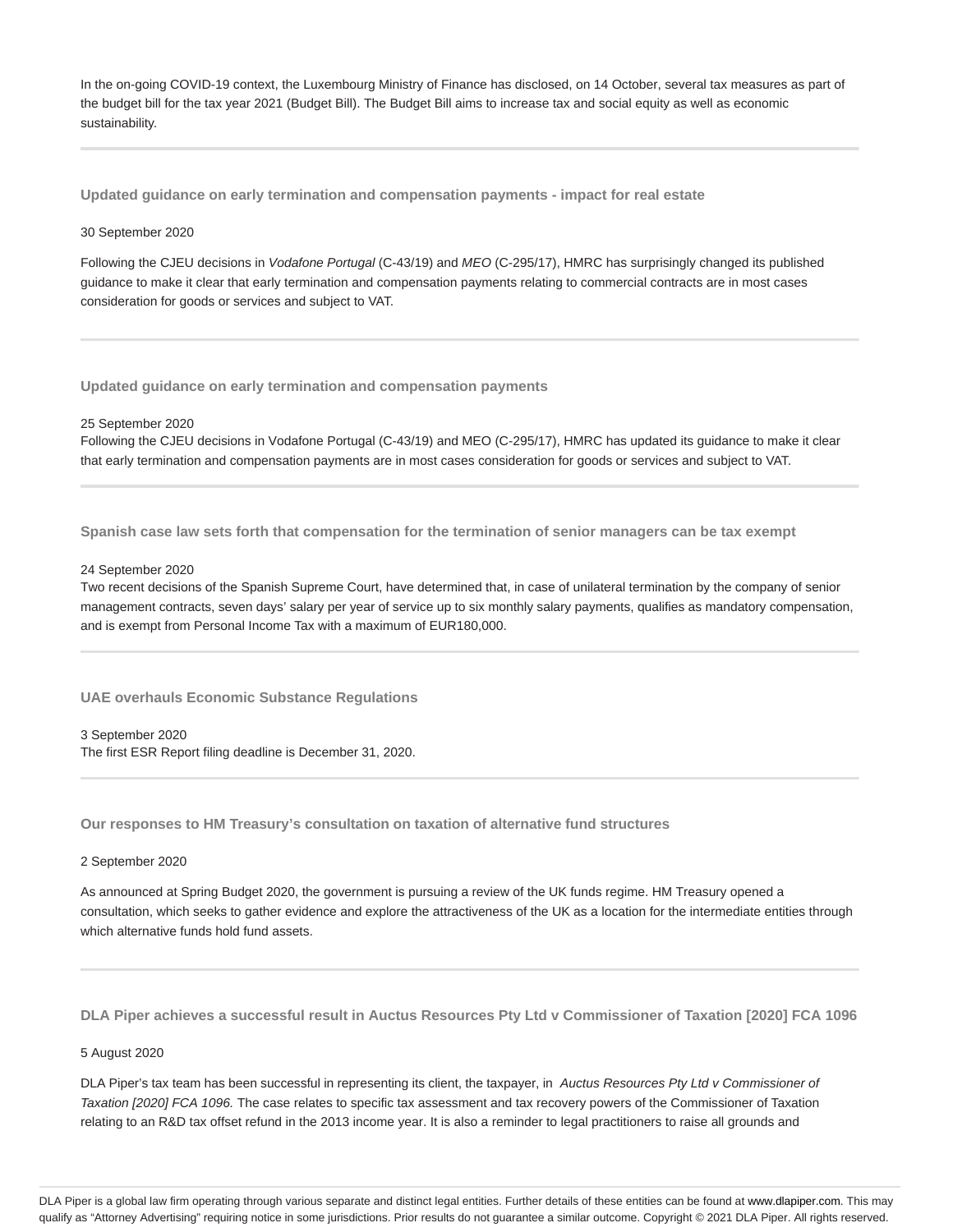**Advocate General of the Court of Justice of the EU**

#### 31 July 2020

The Wellcome Trust (C-459/19) case involved a charitable organisation (Wellcome Trust Limited) which used the services of investment managers to assist it in managing its large endowment portfolio.

#### **Country Specific: UK**

#### 31 July 2020

The UK tax authority has published a note explaining that its internal working arrangements as a result of the COVID-19 pandemic have led to VAT refunds to some overseas (non-EU) businesses (under the Overseas Refund Scheme (historically known as 13th Directive claims)), being made outside its objective of making the refund within six months of the submission deadline of 31 December.

### **Country-specific: Italy**

#### 31 July 2020

The Legislative Decree dated 1 June 2020, No. 45 , concerning the implementation of EU Directive No. 2017/2455, amending the VAT Directive and Directive No. 2009/132/EC as regards certain value added tax obligations for the supply of services and distance selling of goods, was published in the Official Journal (Gazzetta Ufficiale) No. 145 of 9 June 2020 and entered into force since 10 June 2020.

# **Court of Justice of the EU**

### 31 July 2020

In Veronsaajien oikeudenvalvontayksikkö (Service d'hébergement en centre de données) (Case C-215/19) the Court (proceeding to judgment without an Advocate General opinion) has said that a supply of hosting computer servers in a computer centre, did not amount to an exempt supply of leasing land nor could the service be regarded as connected with land, (the place of supply of which would be the location of the property).

# **EU**

#### 31 July 2020

As part of its package to aid economic recovery, the European Commission outlined several VAT initiatives to be formally proposed and implemented between now and 2024. They included:

**VAT - Monthly Alert - July 2020**

# 31 July 2020 VAT MONTHLY ALERT

A summary of important VAT developments with implications for cross-border business operations.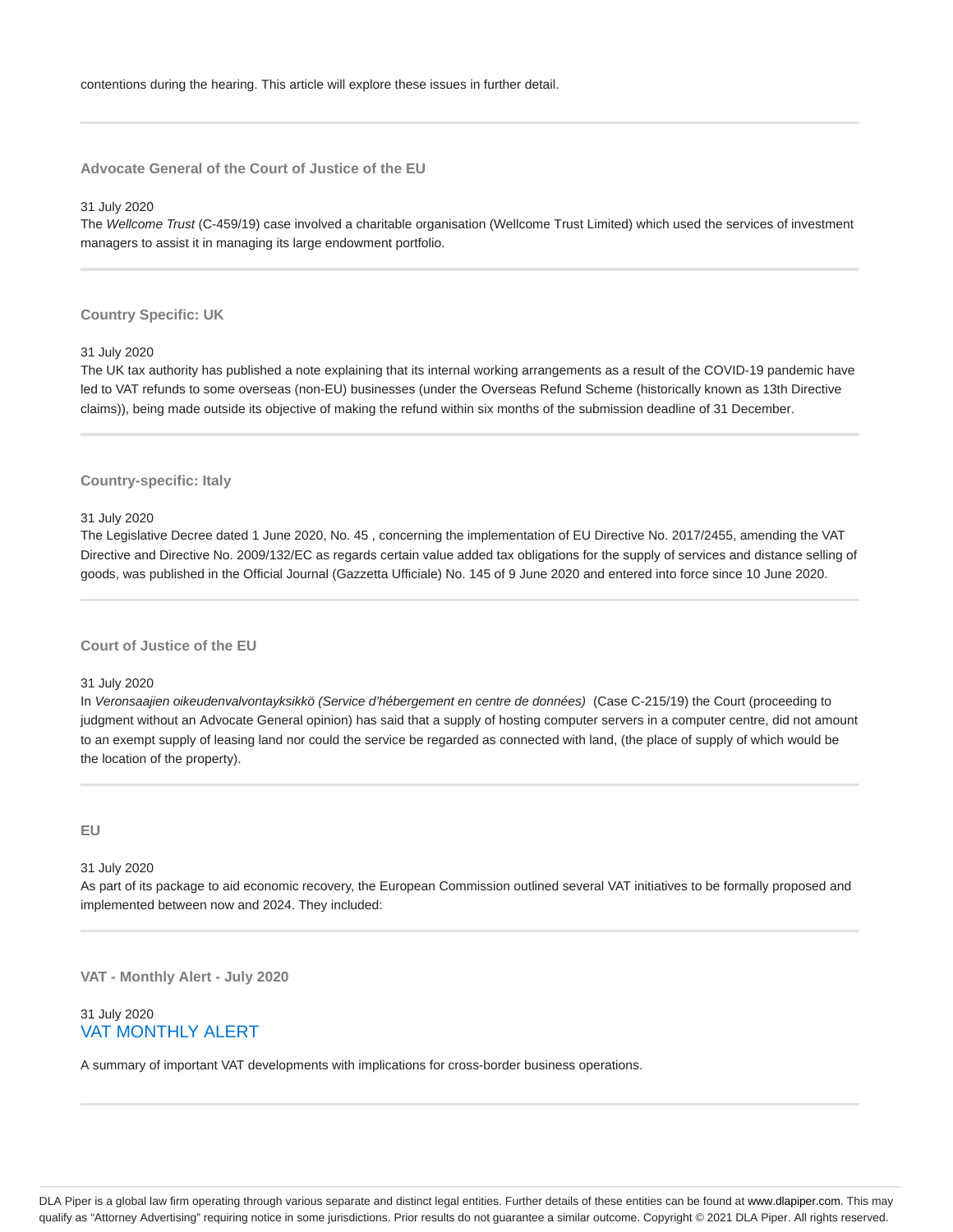# **Termination Payments: PENP Draft Legislation published**

### 27 July 2020

On 21 July 2020, the UK Government published a policy paper and draft clauses for inclusion in the next Finance Bill (2020/2021) which provide an alternative post-employment notice pay (PENP) calculation in certain circumstances and make amendments to the UK tax treatment of PENP for non-UK residents.

**UK tax amortisation of IP**

27 July 2020

The UK does not, at present, permit tax amortisation of 'old' (i.e. pre-April 2002) IP assets. The UK Government proposes to remove this restriction in relation to IP transferred within a group to a UK company after 1 July 2020. This change may be of material benefit to some groups considering an IP transfer to the UK.

**VAT cash saving tips for the return to office**

17 July 2020

Our International VAT leadership team, Daan Arends, Bjoern Enders, Giovanni Iaselli and Richard Woolich, have produced 10 tips concerning VAT strategies that can be used to benefit businesses.

**Update: The meaning of a "fixed establishment"**

15 July 2020

- Dong Yang Electronics Sp. z o.o. (Case C-547/18) Supplies held to have been made to the overseas parent and not its local subsidiary
- Titanium Ltd (C-931/19) CJEU referral Can a fixed establishment exist without human or technical resources if none are needed?

**Spanish Constitutional Court overturns Corporate Income Tax advanced payment regime for large taxpayers**

#### 13 July 2020

On 1 July 2020 the Spanish Constitutional Court ruled that the advance payment regime established for large taxpayers approved by Royal Decree 2/2016 of 30 September, is unconstitutional and, therefore, null and void, because it violates the limits of the power to legislate through Royal Decree.

**Private equity: Guide to key management tax issues in Europe**

6 July 2020

**Tax incentives in Puerto Rico: a quick introduction**

13 JUN 2017

Puerto Rico offers a spectrum of economic incentives aiming to promote many key industries. This handbook offers a quick look at ten of the most significant of these incentives.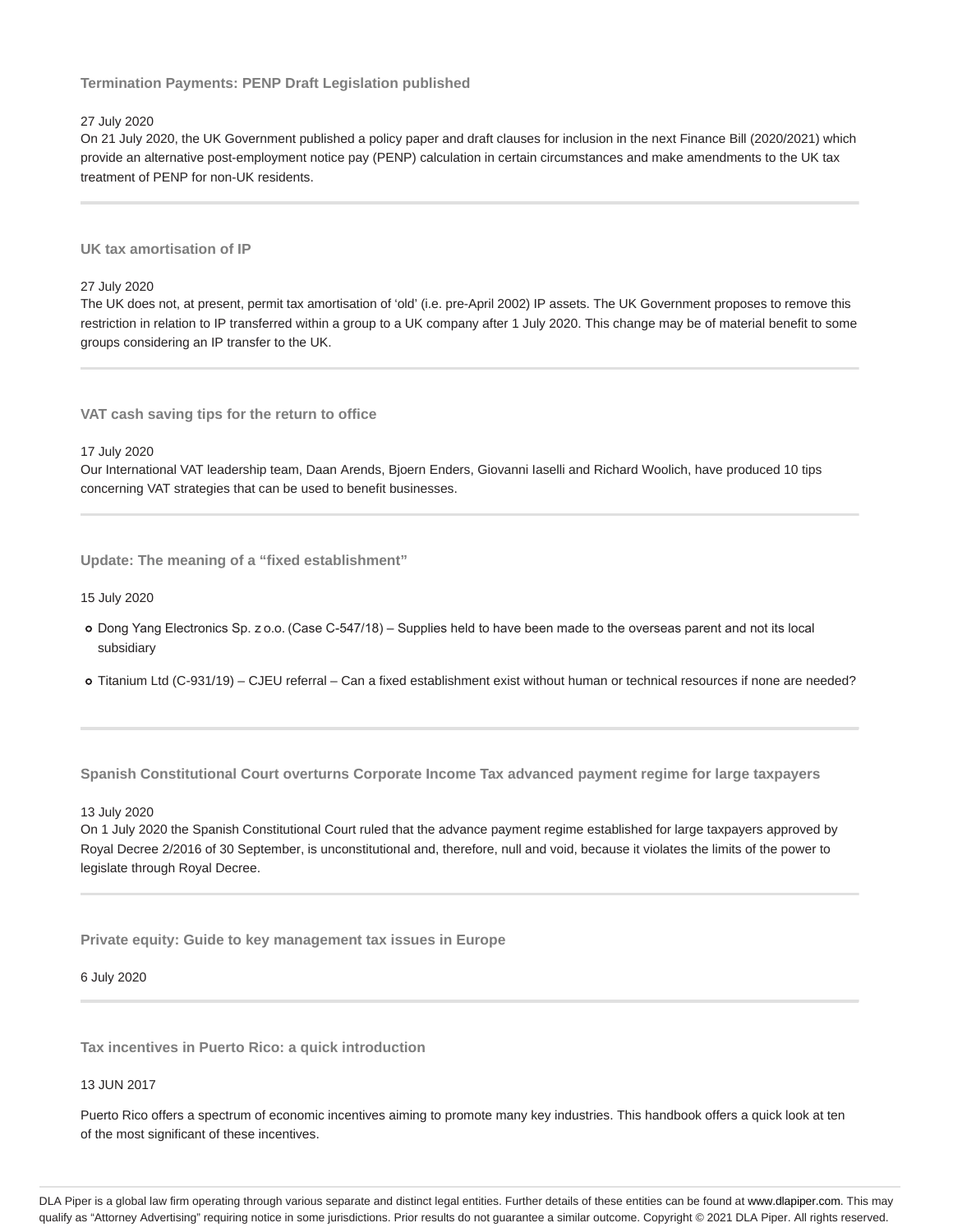**Japan exempts virtual currencies from consumption tax**

31 MAR 2017

Comparable treatment can be found in Europe, where EU member states exempt virtual currencies from taxation as a result of a CJEU ruling.

**GST to be removed from Bitcoin transactions – how best to fix the "double taxing" of digital currency?**

#### 1 APR 2016

The Treasurer, Scott Morrison, recently announced that the Government is committed to working with the FinTech industry on legislative solutions for the GST "double tax" issues that can arise on domestic transactions involving digital currencies such as Bitcoin.

In this update we outline the issues that the Government and industry will need to consider as a part of any reform process. Given the "Netflix Tax" is intended to apply from 1 July 2017, and would apply to relevant inbound supplies of digital currency, any reforms should ideally commence prior to that date.

**International tax and withholding considerations for US companies and their directors**

#### 19 MAY 2015

Multinationals commonly elect boards with international representation; it is also common to convene board meetings outside the US. US companies that do either − or both − of these things must be mindful of any resulting US or foreign tax implications

**Law à la Mode: Falling foul of China's trademark system; Retailers need to prepare for the new EU Data Protection Regulation; and New developments in the framework of the copyright protection of handbags**

# 2 FEB 2015 LAW À LA MODE

A quarterly e-magazine from our Fashion, Retail and Design Group with the latest industry news, comment and legal updates. This edition has been edited by our Italian colleagues.

**Law à la Mode - Edition 14**

# 24 OCT 2014 LAW À LA MODE

A quarterly e-magazine from our Fashion, Retail & Design Group with the latest industry news, comment and legal updates, with a particular focus on technology in this edition.

**Law à la Mode**

13 MAY 2014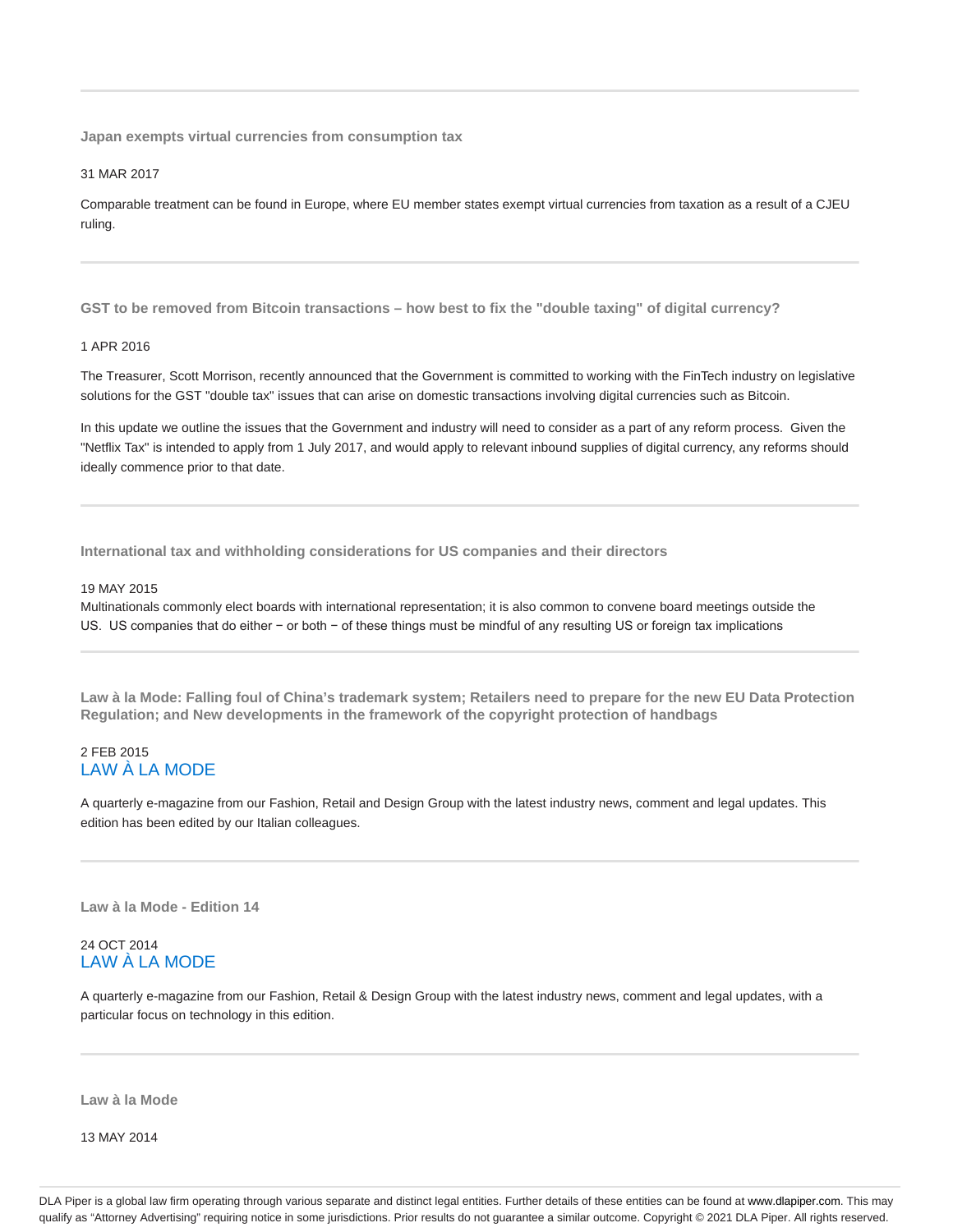# LAW À LA MODE

A quarterly e-magazine from our Fashion, Retail & Design Group with the latest industry news, comment and legal updates, with a particular focus on technology in this edition.

**The Camp US tax reform proposal: what's inside?**

28 FEB 2014

We analyze key provisions of this massive proposal.

**Law à la Mode Edition 12 - Winter 2013/14**

# 13 JAN 2014 LAW À LA MODE

The Middle East editorial team is delighted to bring you the Winter edition of Law à la Mode, the quarterly legal magazine from our global Fashion, Retail, and design group.

**IRS releases long-awaited draft FFI Agreement and previews updates to FATCA regulations**

5 NOV 2013

**US DOJ and Swiss Government Announce New Voluntary Disclosure Program for Swiss Banks**

# 4 OCT 2013 A first of its kind program enabling eligible Swiss banks to address and resolve their status re the DOJ's ongoing enforcement investigations

**IRS opens online FATCA registration system: financial institutions may now sign in**

20 AUG 2013

**OECD releases "BEPS" Action Plan – a sweeping international tax effort to combat base erosion and profit shifting**

30 JUL 2013

**IRS announces six-month delay in FATCA implementation**

12 JUL 2013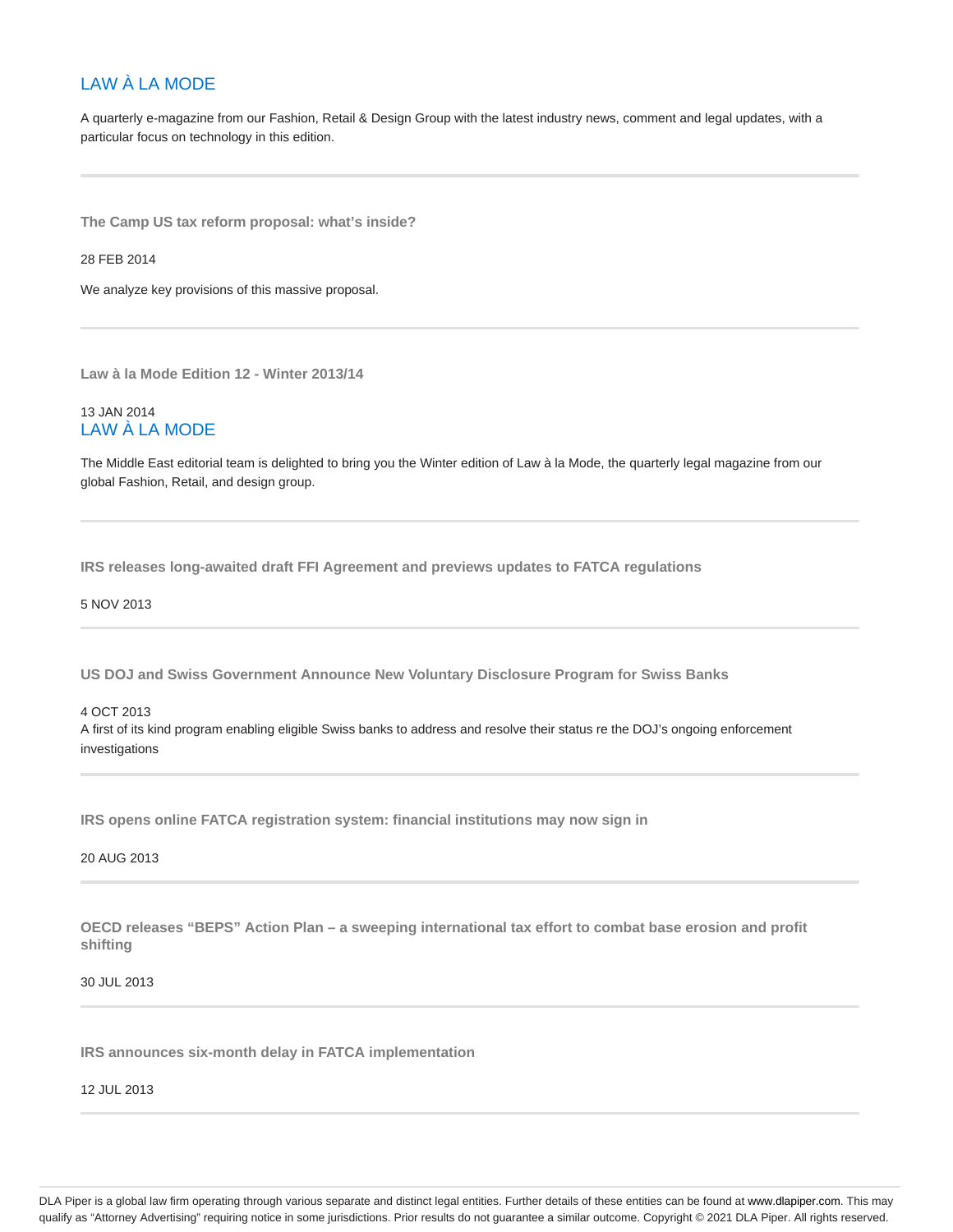**The Eurozone crisis - what are the tax and transfer pricing risks?**

# 25 FEB 2013

Many companies are struggling to understand the effect the crisis may have on contracts whose payments are euro-denominated

**Time to "get right" with the Internal Revenue Service**

5 FEB 2013

**The final FATCA Regulations: highlights**

29 JAN 2013

**The IRS Continues to Focus on Stopping Offshore Tax Evasion and Ensuring Tax Compliance**

2 Jul 2012

The IRS continues to make strong progress in its international compliance efforts

**Treasury finalizes controversial nonresident alien US bank deposit reporting regulations**

30 Apr 2012

**Are you ready for FATCA? IRS notice provides transitional rules, but deadlines remain tight**

26 Jul 2011

**Supply chain planning in the post-BEPS era: five questions for MNEs**

22 JUL 2015

After BEPS actions are incorporated into OECD documents and local legislation, tax planning opportunities will still exist, but realizing the benefits of tax planning will require a greater emphasis on economic substance. One often-overlooked area of opportunity is tax-efficient supply chain planning.

# Evenementen

# **Previous**

**English-language webinar series: DLA Piper – Transfer Pricing Insights Germany**

29 June 2022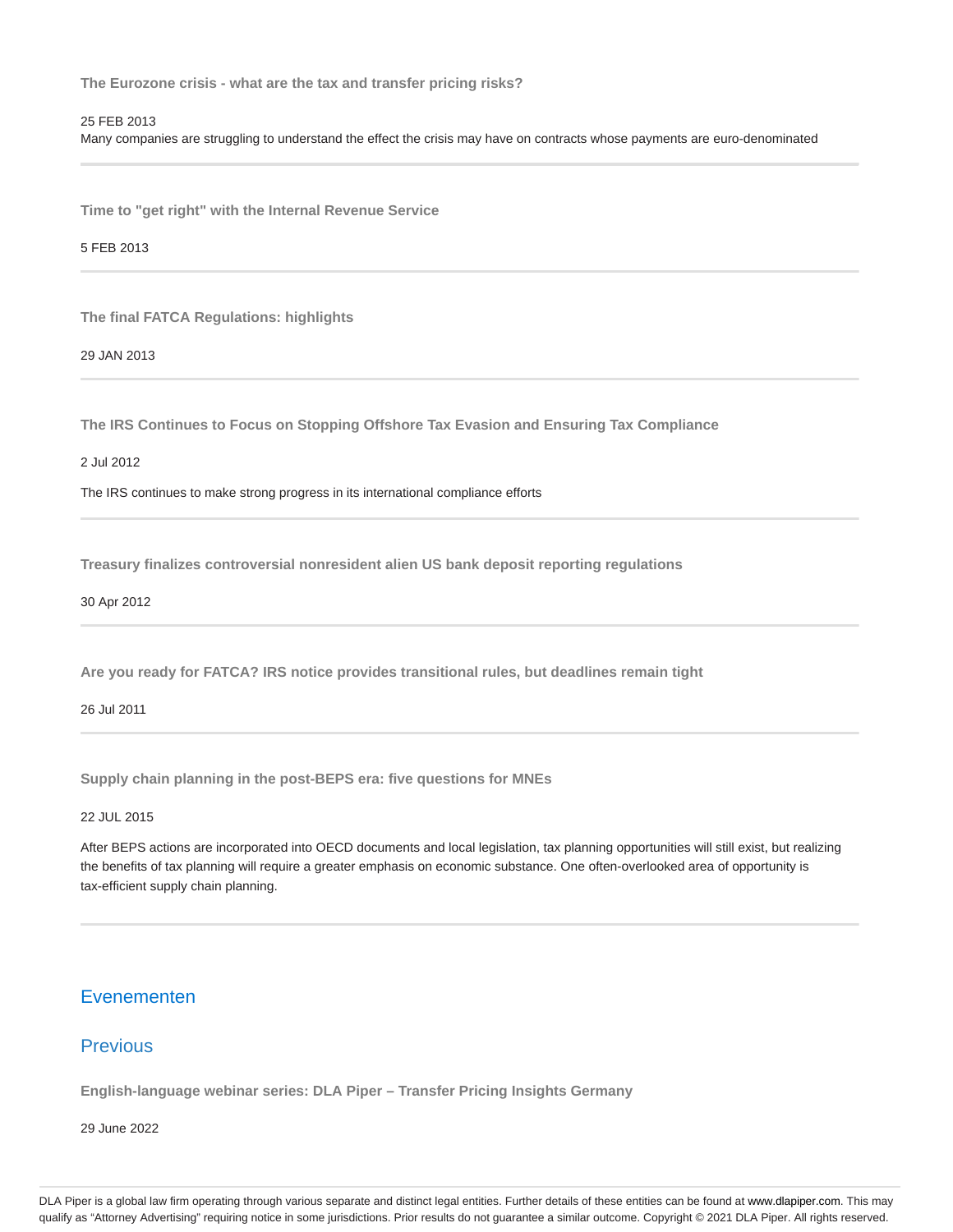# English-language webinar series: DLA Piper – Transfer Pricing Insights Germany **Webinar**

**Liquidation, acquisition and restructuring of China operations (Session 7)**

June 22, 2022 | 12:00 - 1:00 pm ET Webinar

**Key considerations in OECD Pillar Two global minimum tax model rules**

5 May 2022 Webinar

**Key considerations in OECD Pillar Two global minimum tax model rules**

5 May 2022 Webinar

**2022 OECD Transfer Pricing Guidelines**

23 March 2022 Webinar

**English-language webinar series: DLA Piper – Transfer Pricing Insights Germany**

17 March 2022 English-language webinar series: DLA Piper – Transfer Pricing Insights Germany Webinar

**International Women's Day**

10 March 2022 Webinar

**Beyond Politics: The Person Behind the Policies**

16 February 2022 Webinar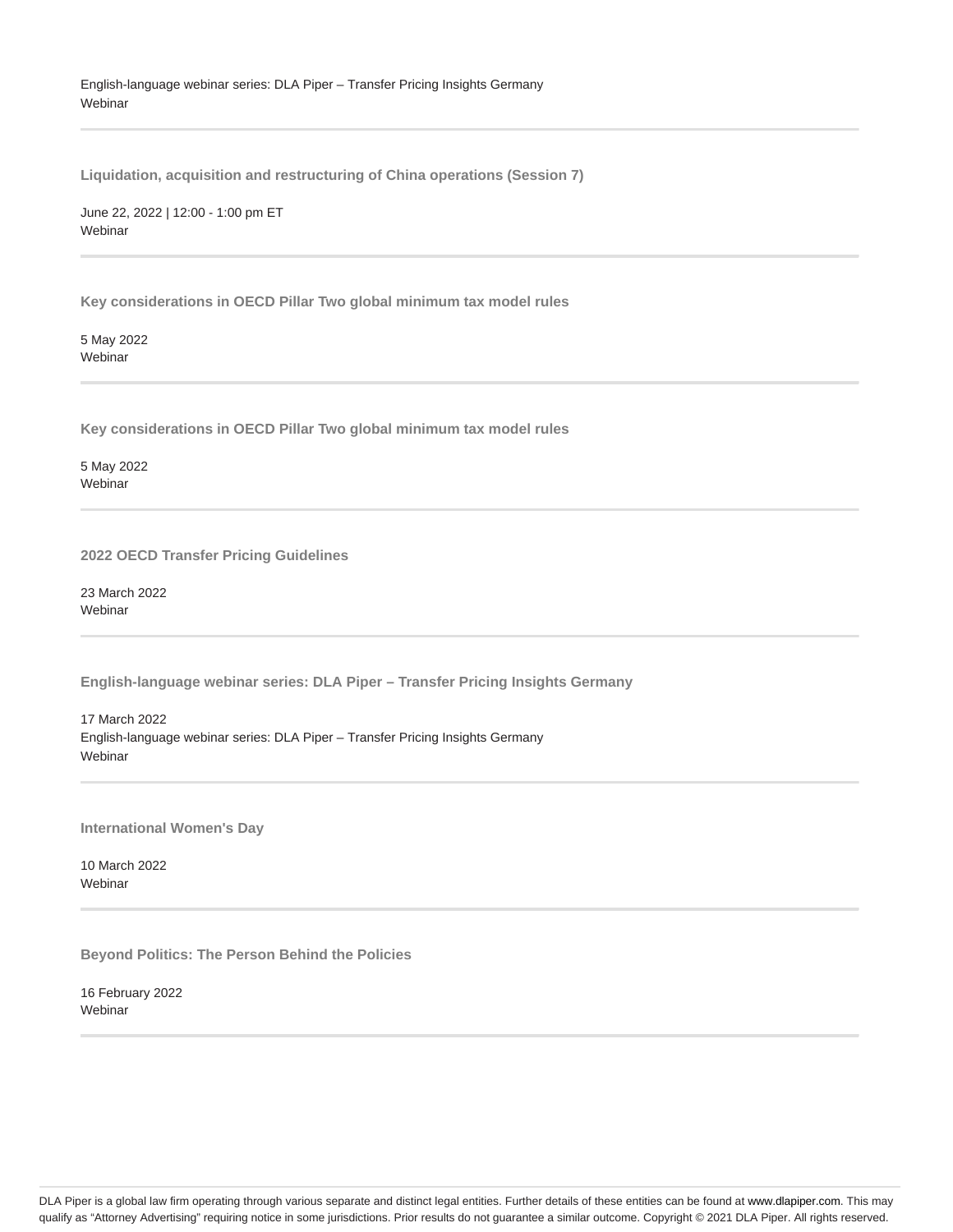**Climate Change and Tax Policy: What Tax Directors need to know**

7 December 2021 **Webinar** 

**Tax treatment of software development and sale: Perspectives from the US, Australia and NZ**

28 October 2021 Webinar

**An update for US companies on the OECD global tax deal**

21 October 2021 | 12:00 - 1:00 ET Webinar

**Cash repatriation: What are your options?**

29 September 2021 **Webinar** 

**The essential legal update for consumer goods businesses**

29 September 2021 **Webinar** 

**English-language webinar series: DLA Piper – Transfer Pricing Insights Germany**

22 September 2021 English-language webinar series: DLA Piper – Transfer Pricing Insights Germany Webinar

**The Impact of Biden's Tax Proposals**

21 September 2021 Dublin 2

**Embracing Digital Evolution**

15 September 2021 Webinar

**IPEM 2021**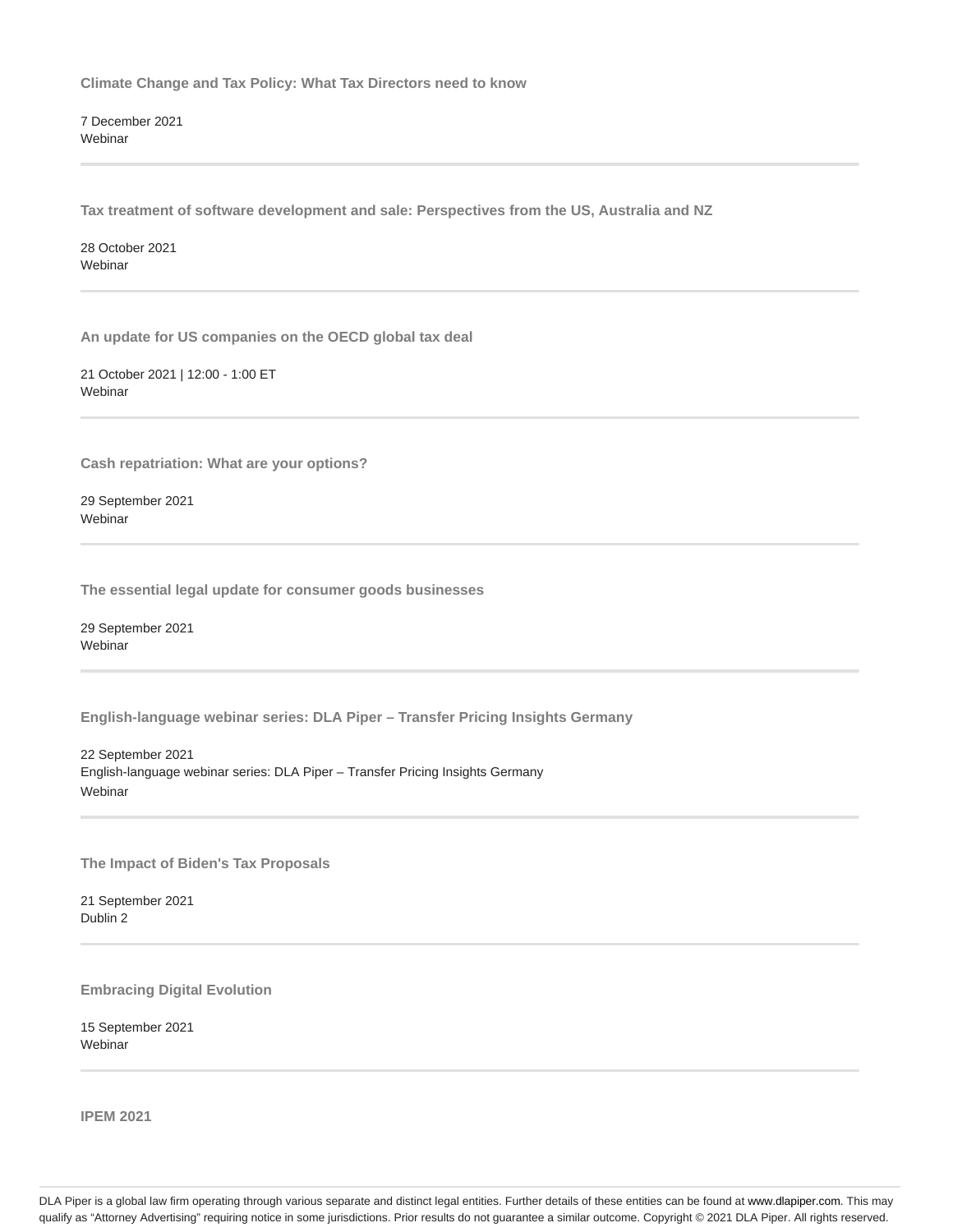8-9 September 2021 IPEM 2022 Paris

**Session three: EU tax updates and what they mean for cross-border companies**

7 July 2021 International Tax and Transfer Pricing Webinar Series Webinar

**Luxembourg: your go-to platform for Iberoamerican investments**

30 June 2021 Webinar

**EU tax updates and what they mean for US companies**

30 June 2021 | 12:00 - 1:00 ET **Webinar** 

**English-language webinar series: DLA Piper – Transfer Pricing Insights Germany**

17 June 2021 English-language webinar series: DLA Piper – Transfer Pricing Insights Germany Webinar

**Session two: Digital Services Tax Webinar**

12 May 2021 International Tax and Transfer Pricing Webinar Series **Webinar** 

**Carried interest – everything you always wanted to know and didn't ask**

7 May 2021 Luxembourg

**Session one: Transfer Pricing Controversy in Europe: Insights and Solutions from the Front Lines**

21 April 2021 International Tax and Transfer Pricing Webinar Series **Webinar**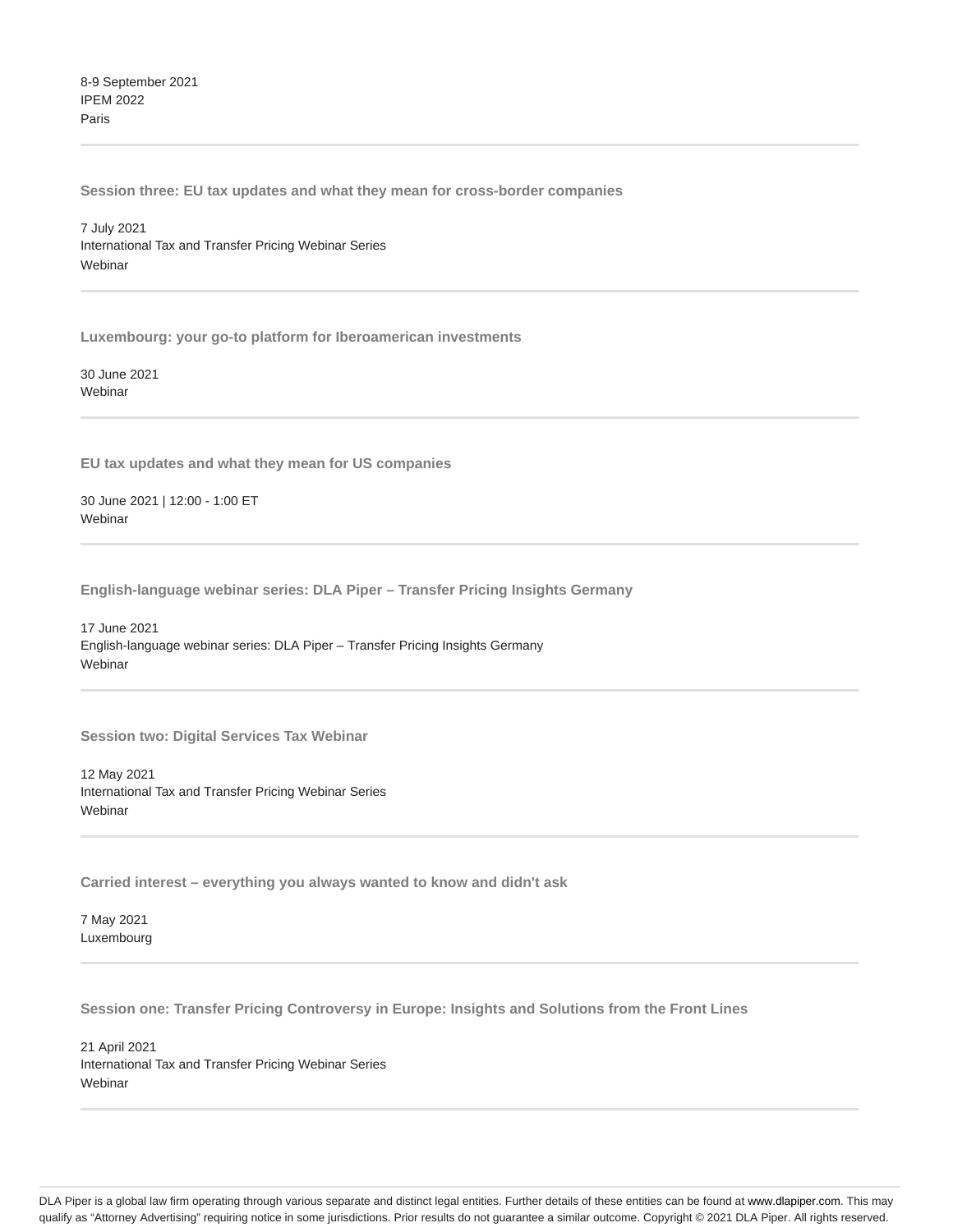**English-language webinar series: DLA Piper – Transfer Pricing Insights Germany**

18 March 2021 English-language webinar series: DLA Piper – Transfer Pricing Insights Germany Webinar

**Outline Planning Law Update**

11 February 2021 **Webinar** 

**Lord Mandelson on global London: The City and business outside the EU in a Post-COVID-19 world**

9 February 2021 Webinar

**The Brexit Deal - what does it mean for climate change and energy?**

26 January 2021 Webinar

**Part 3: The 2020 general election results – implications of tax and economic policy for business**

12 January 2021 | 2:00 - 3:00 ET Webinar

**2020 general election results: Implications for tax and economic policy for business**

2 December 2020 2020 general election results: Implications for tax and economic policy for business Webinar

**2020 general election results: Implications for tax and economic policy for business**

5 November 2020 | 3:00 - 4:00 ET 2020 general election results: Implications for tax and economic policy for business Webinar

**Doing Business Globally: Singapore**

4 November 2020 **Webinar**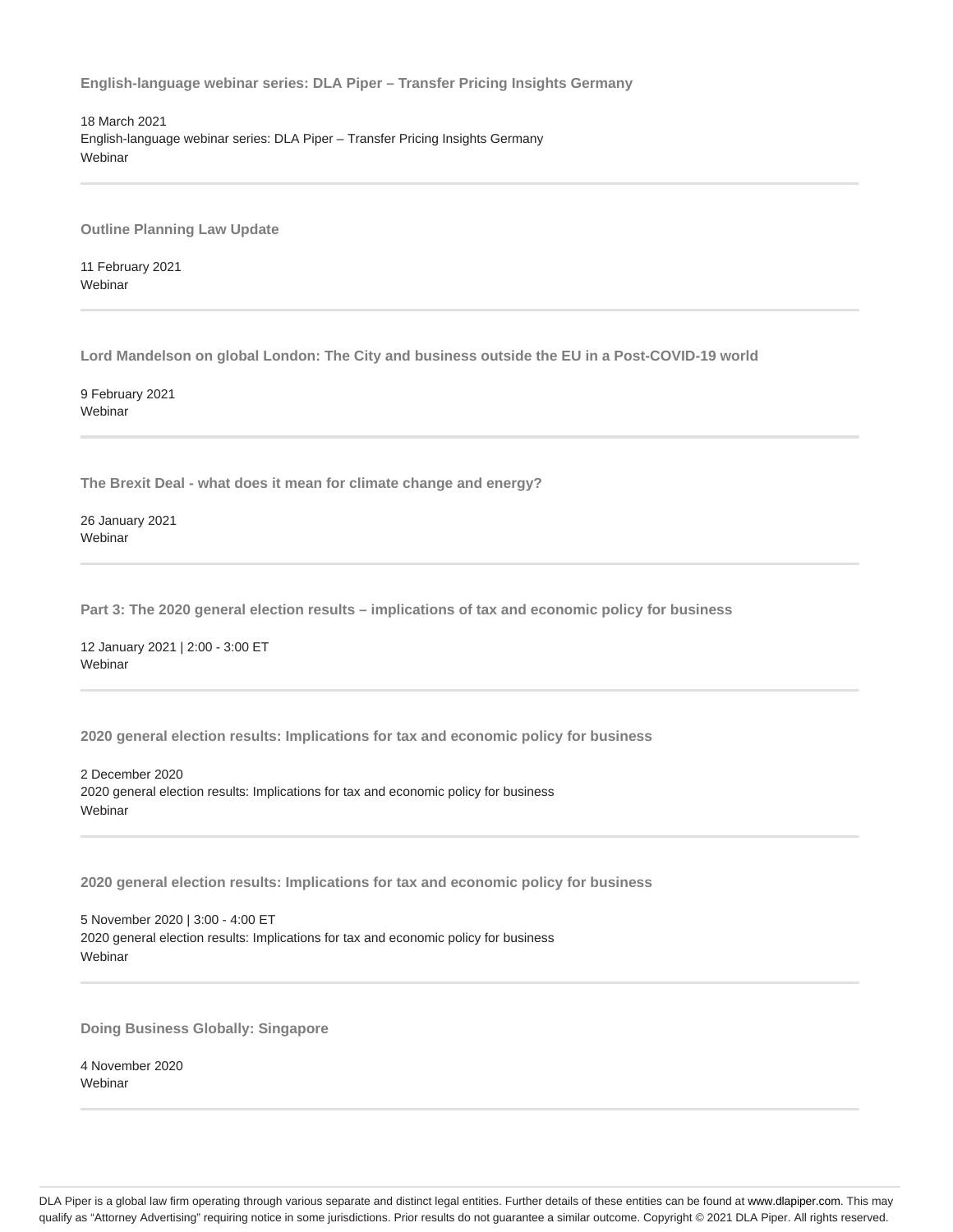**Challenging choices for businesses: Restructure, downsize or liquidate**

14 October 2020 Webinar

**Essential Legal Update 2020**

12 October 2020 - 15 October 2020 Webinar

**Doing Business Globally: Spotlight Hong Kong**

22 September 2020 **Webinar** 

**Doing Business Globally: Italy**

7 July 2020 Webinar

# NIEUWS

**Best Lawyers / Handelsblatt recommends a total of 90 lawyers from DLA Piper in Germany**

# 24 June 2022

This year, the U.S. publisher Best Lawyers has once again recognized numerous DLA Piper lawyers in Germany in various areas of law.

**DLA Piper advises Harrison Street on sale of student accommodation assets to GSA**

12 May 2022

DLA Piper has advised Harrison Street, an investment management firm exclusively focused on alternative real estate assets, on the sale of seven purpose built student accommodation (PBSA) properties, to Global Student Accommodation (GSA).

**DLA Piper advises Borosil Renewables on acquisition of Interfloat and Brandenburger Glasmanufaktur**

### 6 May 2022

DLA Piper has advised Indian solar glass manufacturer Borosil Renewables ("BRL") on its acquisition of Interfloat Group, Europe's largest solar glass producer.

**DLA Piper advises VARTA AG on ESG "Schuldschein" loan of EUR250 million**

27 April 2022

DLA Piper has advised VARTA AG on the issuance of promissory note loans (Schuldscheindarlehen) totaling EUR250 million arranged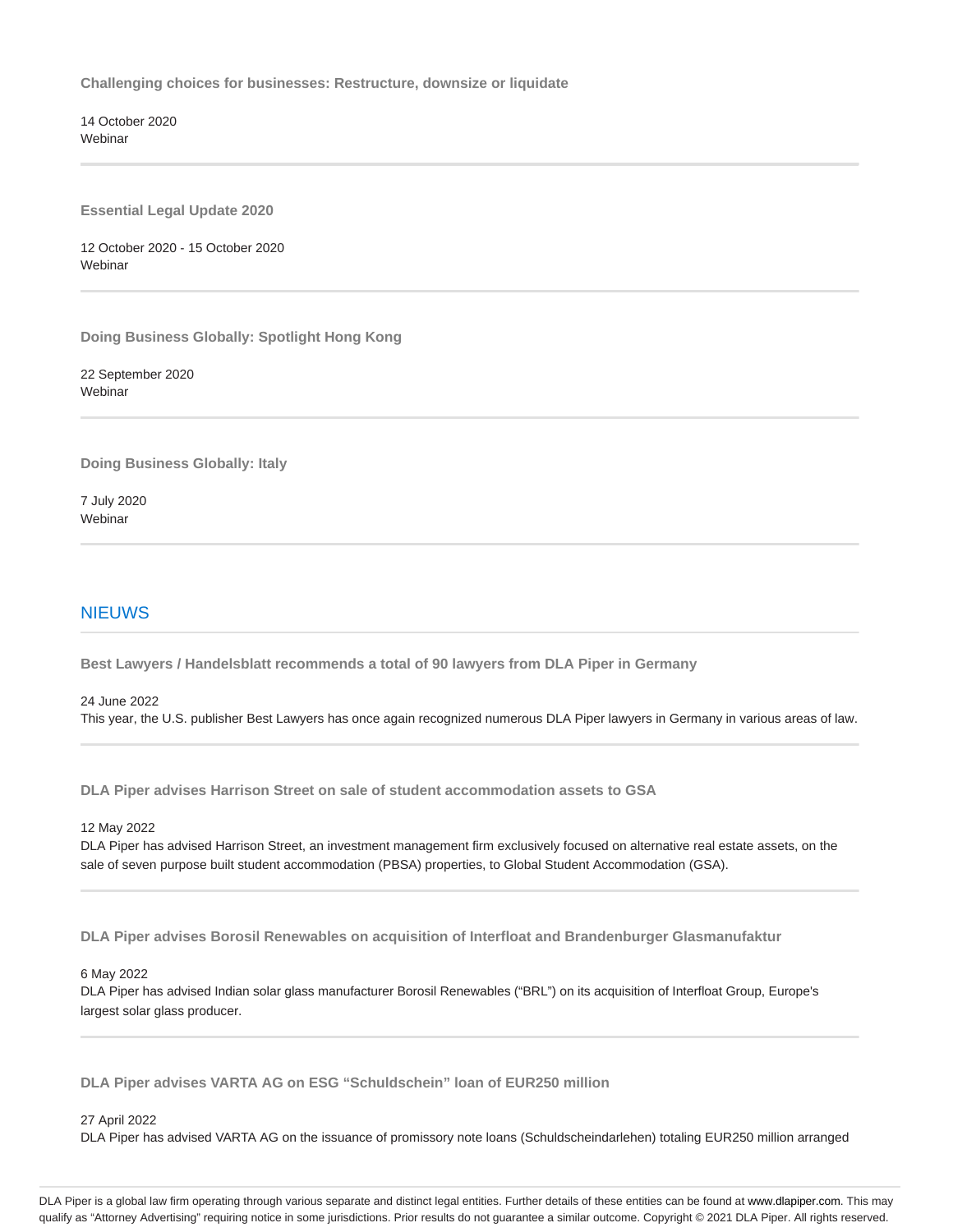**DLA Piper advises BASF on partnership with Vattenfall in offshore wind farm sector**

26 April 2022

DLA Piper has advised BASF on a partnership with Vattenfall in respect of an offshore wind farm project. BASF and Vattenfall will jointly participate in the tender process for the Hollandse Kust West (HKW) offshore wind farm.

**DLA Piper advises Aareal Bank on the financing of an international retail property portfolio**

20 April 2022

DLA Piper has advised Aareal Bank AG on providing a EUR360 million senior facility for the financing of an international retail property portfolio by Pradera European Retail Parks SCSp, advised by Pradera Europe Limited.

**DLA Piper advises Fyllo on the acquisition of Semasio**

19 April 2022

DLA Piper has advised Fyllo, a compliance-first platform providing data-driven marketing and regulatory solutions for high-growth industries, on the signing of a Stock Purchase Agreement with Semasio, a pioneer in unified targeting for digital marketing.

**DLA Piper advises Muzinich & Co on investment in Natac Group**

19 April 2022

DLA Piper has advised Muzinich&Co, a global asset manager specialising in private debt, on the investment transaction in Grupo Natac, a leader in the botanical natural ingredients industry, also owned by Inveready.

**DLA Piper advises NATIXIS on the financing of an office building in Munich**

19 April 2022

DLA Piper has advised NATIXIS Pfandbriefbank AG on providing a EUR 70 million senior facility for the financing of the acquisition of an office building in Munich by Goldman Sachs Asset Management.

**DLA Piper advises Francotyp-Postalia on acquisition of Azolver**

24 March 2022

DLA Piper has advised Francotyp-Postalia Holding AG on the acquisition of all shares in the operating companies of Azolver Holding GmbH.

**DLA Piper advises the Hahn Group on the sale of the retail park Life in Munich**

11 March 2022

DLA Piper has advised the HAHN FCP-FIS German Retail Fund, managed by the Hahn Group, on the sale of the retail park "Life" in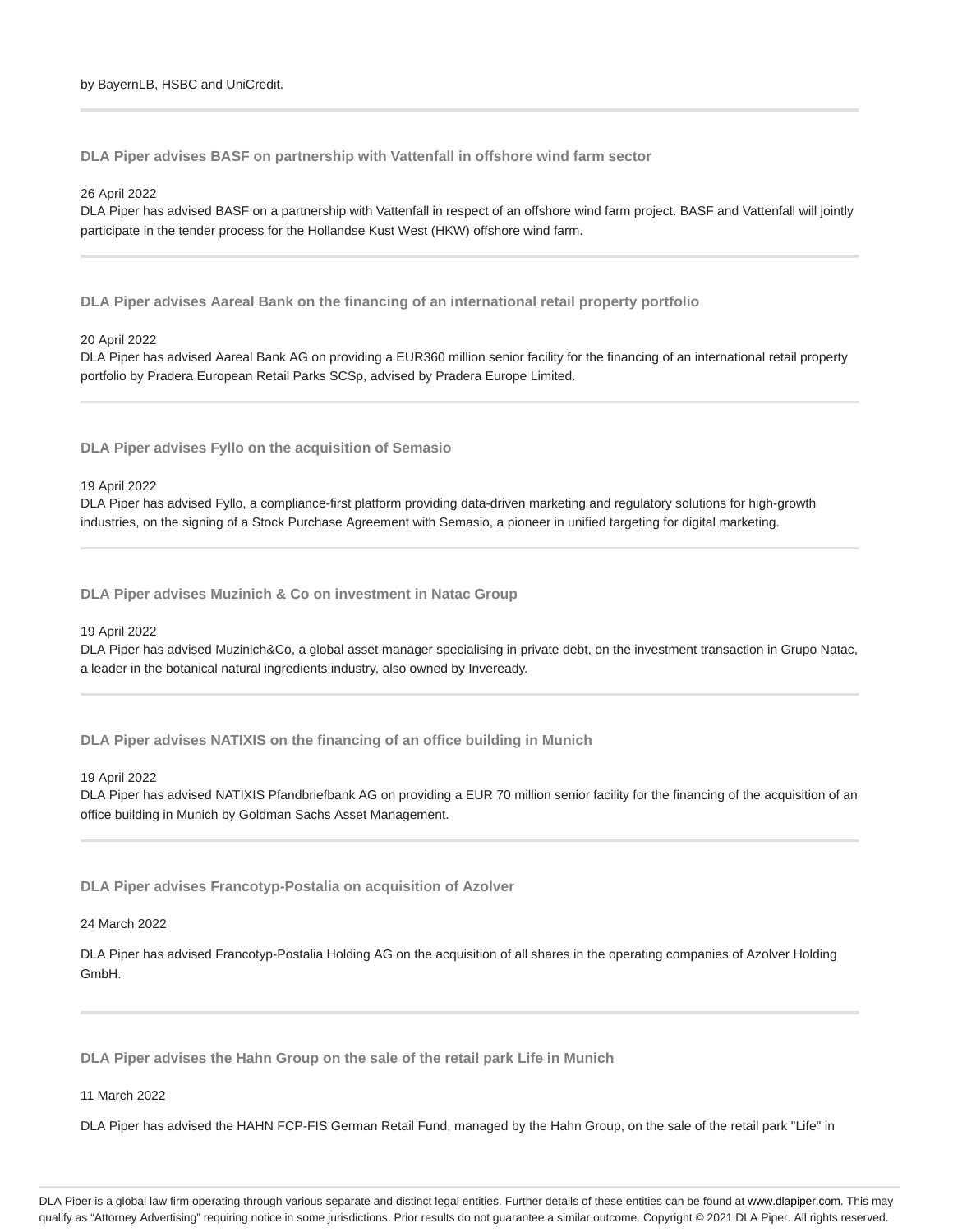**DLA Piper advises team.blue on acquisition of iubenda**

### 15 February 2022

DLA Piper has advised team.blue on the acquisition of iubenda, one of Europe's leading privacy and compliance tools. iubenda was founded in 2011 in Italy and supports SMEs with attorney-level solutions to make their websites and apps compliant with privacy laws such that the entrepreneurs can focus on their core business. iubenda is offering several integrated solutions to answer the compliance needs of organizations across multiple languages and legislations on websites and apps. These include solutions on privacy and cookie policies, the EU cookie law, terms and conditions, GDPR consent recording and CCPA disclosures, offered through a one-stop shop SaaS compliance multi-national platform.

**DLA Piper continues to grow its European Tax practice with new partner hire in Belgium**

#### 22 December 2021

DLA Piper today announces the appointment of Nicolas Engelmann as a new partner in its Tax practice in Belgium.

**DLA Piper advises Heidelberger Druckmaschinen on the planned development of a modern HEI-TECH industrial park with VGP**

### 20 December 2021

DLA Piper advises Heidelberger Druckmaschinen AG (Heidelberg) on the planned development of a modern HEI-TECH industrial park at its Wiesloch/Walldorf site. For this purpose, Heidelberg has been able to gain a strong partner in VGP, a European provider of high-quality industrial and commercial real estate.

**DLA Piper advises PROJECT Immobilien on the sale of a new hotel building at Business Park Berlin to Premier Inn**

### 17 November 2021

DLA Piper advised PROJECT Immobilien Gewerbe AG on the sale of a new hotel building at Business Park Berlin to a subsidiary of Premier Inn Holding GmbH.

**DLA Piper advises EQT Ventures on Series A financing round in food biotech start-up Formo**

### 12 October 2021

DLA Piper hat EQT Ventures bei ihrem Investment in das Berliner Food Biotech-Startup Formo im Rahmen einer Series A-Finanzierungsrunde im Umfang von 50 Mio. USD beraten. Zu den weiteren Geldgebern neben EQT Ventures gehören u.a. Elevat3 Capital, Lowercarbon Capital und Lionheart Ventures.

**DLA Piper advises LINET Group on a syndicated corporate financing**

# 12 October 2021

DLA Piper has advised European health care group LINET Group SE on an international syndicated corporate financing provided by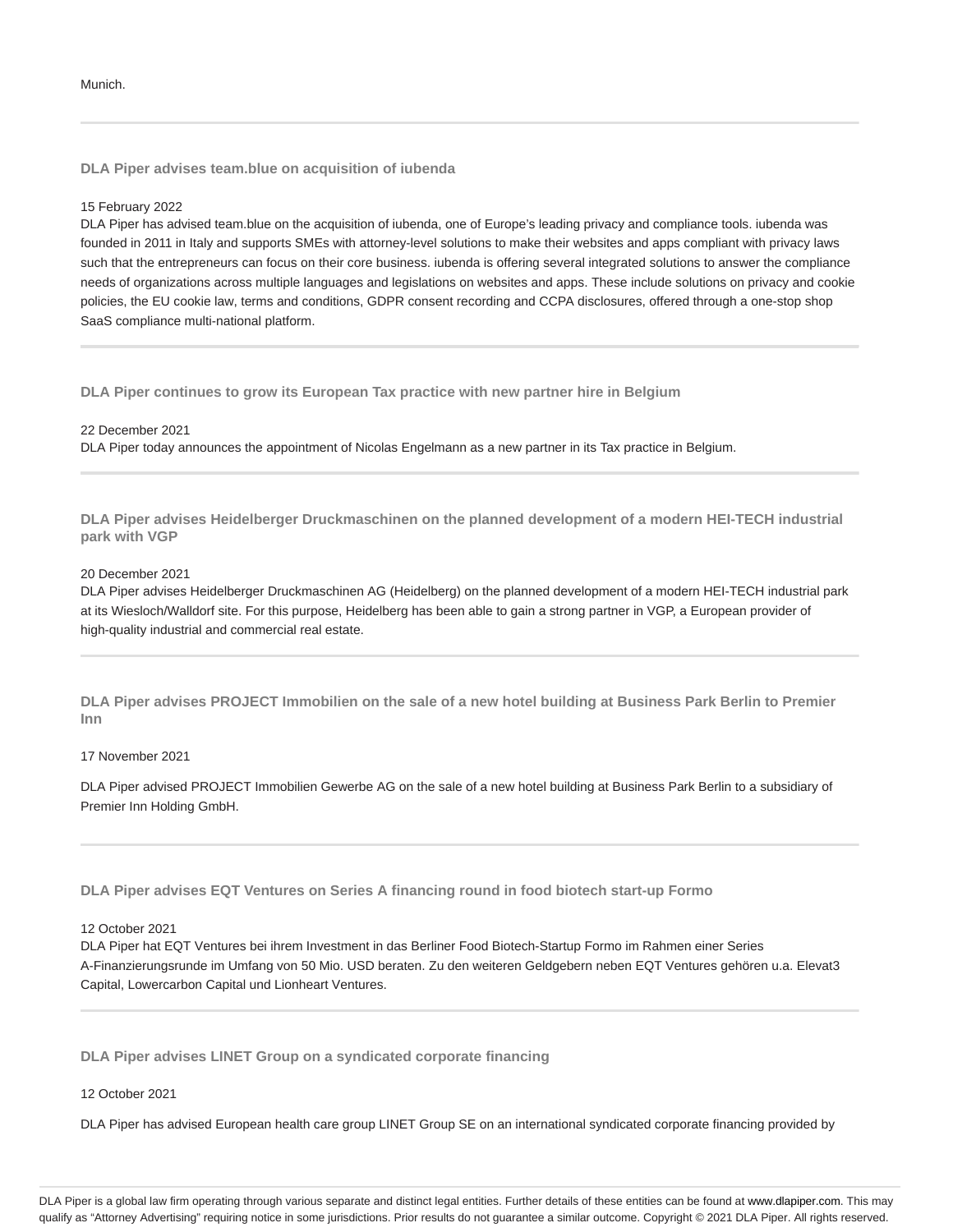**DLA Piper advises Tilad on the sale of a Munich DIY store**

### 11 October 2021

DLA Piper hat Tilad, ein Multi Family Office mit Sitz in Dubai, beim Verkauf eines Hornbach-Baumarkts in München-Freiham beraten.

**DLA Piper advises Catella Real Estate on the acquisition of a city logistics property in Rheinbach**

#### 8 October 2021

DLA Piper has advised Catella Real Estate AG (CREAG) on the acquisition of the approx. 8,020 m² Industriestraße 1 project development in Rheinbach for the "Catella Logistik Deutschland Plus " as part of a forward funding asset deal. The seller is thirteen seven GmbH, Aachen, a project developer specializing in logistics and light industrial real estate.

**DLA Piper advises shareholders of FinTech-startup FastBill on sale to FreshBooks**

### 7 October 2021

DLA Piper has advised the shareholders of FastBill, one of Germany's leading cloud accounting and invoicing software solutions, on the sale of FastBill to FreshBooks, a leading cloud accounting software provider from Canada.

**DLA Piper advises Catella Real Estate on acquisition of "Campus 71" in Essen for sustainability fund**

#### 5 October 2021

DLA Piper has advised Catella Real Estate AG (CREAG) on the acquisition of the new-build microliving apartment building "Campus 71" in Essen for its open-ended mutual fund "KCD-Catella Nachhaltigkeit IMMOBILIEN Deutschland". The purchase of the ninth property increases the assets under management of the fund, which was launched at the beginning of 2017, to more than EUR200 million. The seller of the property is Daiwa House Modular Europe, the market leader for modular and circular construction in Europe from the Netherlands.

**DLA Piper advises on the sale of Amsterdam Logistic Cityhub, the largest single-asset logistics deal in the Netherlands**

#### 23 August 2021

DLA Piper has advised on the EUR307 million sale of Amsterdam Logistic Cityhub (ALC) to CTP, a listed developer and operator of logistic real estate. The transaction is the largest single-asset logistics deal in the Netherlands to date.

**DLA Piper advises founding shareholders on their sale of FloPlast and Cork Plastics by competitive auction**

#### 30 July 2021

DLA Piper advised the founding shareholders on their sale of FloPlast Limited (UK) and the Cork Plastics Group (Ireland) following a competitive auction process.

**DLA Piper makes senior Tax litigation partner hire in London**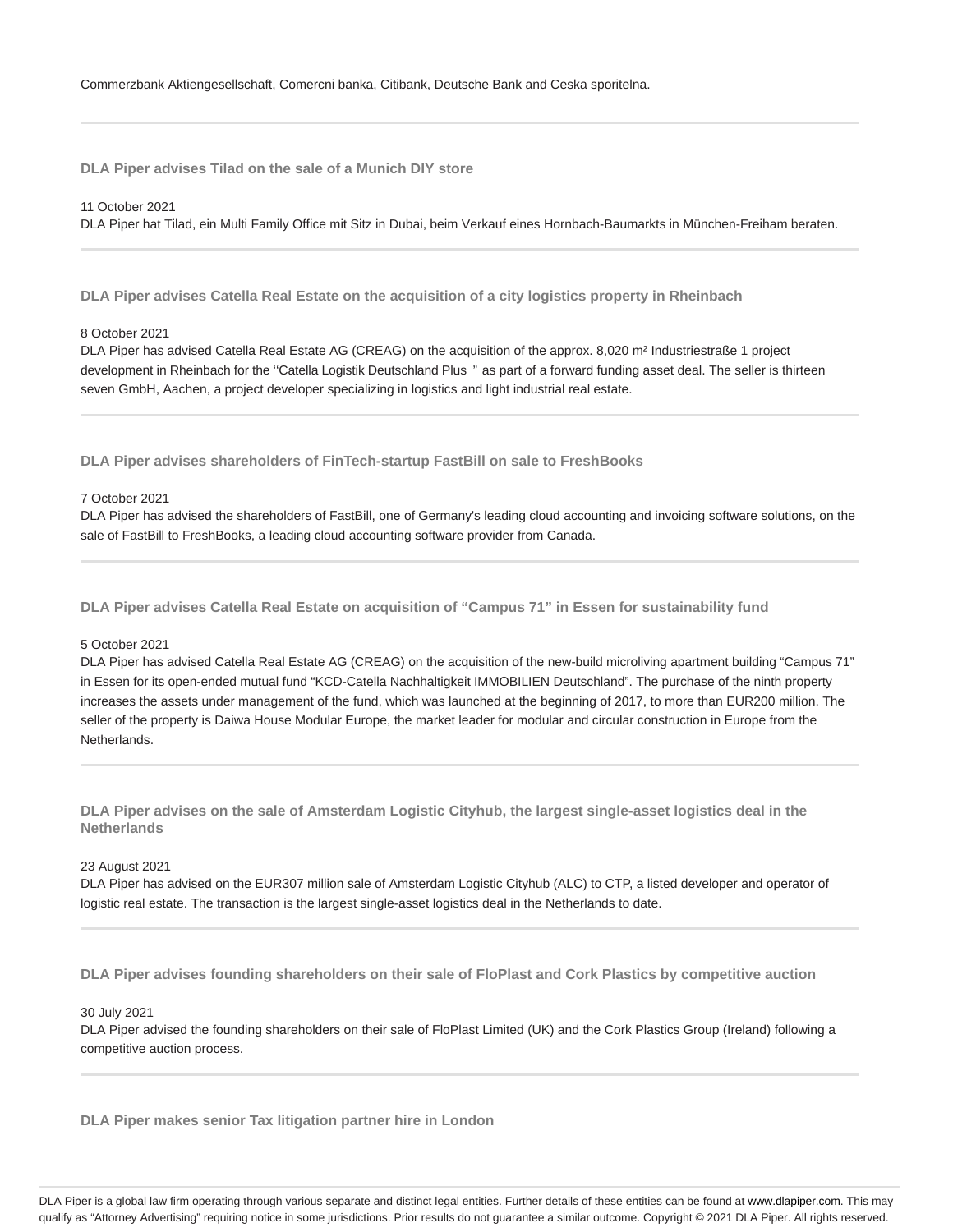26 July 2021

DLA Piper today announces the appointment of Jason Collins, a market-leading contentious tax lawyer, as Head of its International Tax Disputes practice, based in London.

**DLA Piper advises PROJECT Immobilien on the sale of an office and laboratory building in Potsdam Science Park**

#### 29 June 2021

DLA Piper has advised PROJECT Immobilien Gewerbe AG on the sale of the office and laboratory building "H-Lab" in the Potsdam Service Science Park. PROJECT Immobilien is also acting as developer of the property.

**DLA Piper advises VARTA AG on refinancing of existing syndicated credit facility**

### 11 June 2021

DLA Piper has successfully advised VARTA AG on the refinancing and extension of an existing syndicated credit facility. The new ESG linked syndicated term and revolving credit facility amounts to EUR235 million. UniCredit Bank AG acted as bookrunner, documentation agent and ESG coordinator.

**DLA Piper advises DIC Asset AG on acquisition of two major properties in Munich for about EUR635 million**

# 10 June 2021

DLA Piper has advised DIC Asset AG, one of Germany's leading listed property companies, on the acquisition of two office properties within the framework of an off-market deal. The acquisition includes the "Uptown Munich" high-rise, a 37-storey office building with a lettable area of around 52,300 sqm, and the fully occupied multi-tenant office property "Campus C" with a lettable area of around 9,200 sqm.

### **DLA Piper advises Eurazeo on a financing for Avenga Group**

#### 9 June 2021

DLA Piper has advised the international investment company Eurazeo on a corporate and growth financing for Avenga Group, a portfolio company of Oaktree Capital Management and Cornerstone Investment Management. Eurazeo is a leading mid cap investor based in Paris, specializing in venture capital, growth capital, private debt and private equity. Its business and investment activities focus on financing high-growth European SMEs.

**DLA Piper appoints new International Head for Tax**

#### 4 May 2021

DLA Piper has appointed Jacques Wantz as International Group Head of the firm's Tax practice, with effect from 1 May 2021.

Jacques joined DLA Piper from Allen & Overy in December 2018 and is a highly regarded international tax planning lawyer. He has significant experience in international and corporate tax law, focusing on the tax aspects of cross-border private equity, real estate and debt investments and the tax structuring of regulated and unregulated investment funds. Jacques also advises on the tax elements of corporate restructurings, securitisation and capital markets transactions.

**DLA Piper promotes Investment Funds lawyer in Luxembourg to global partnership**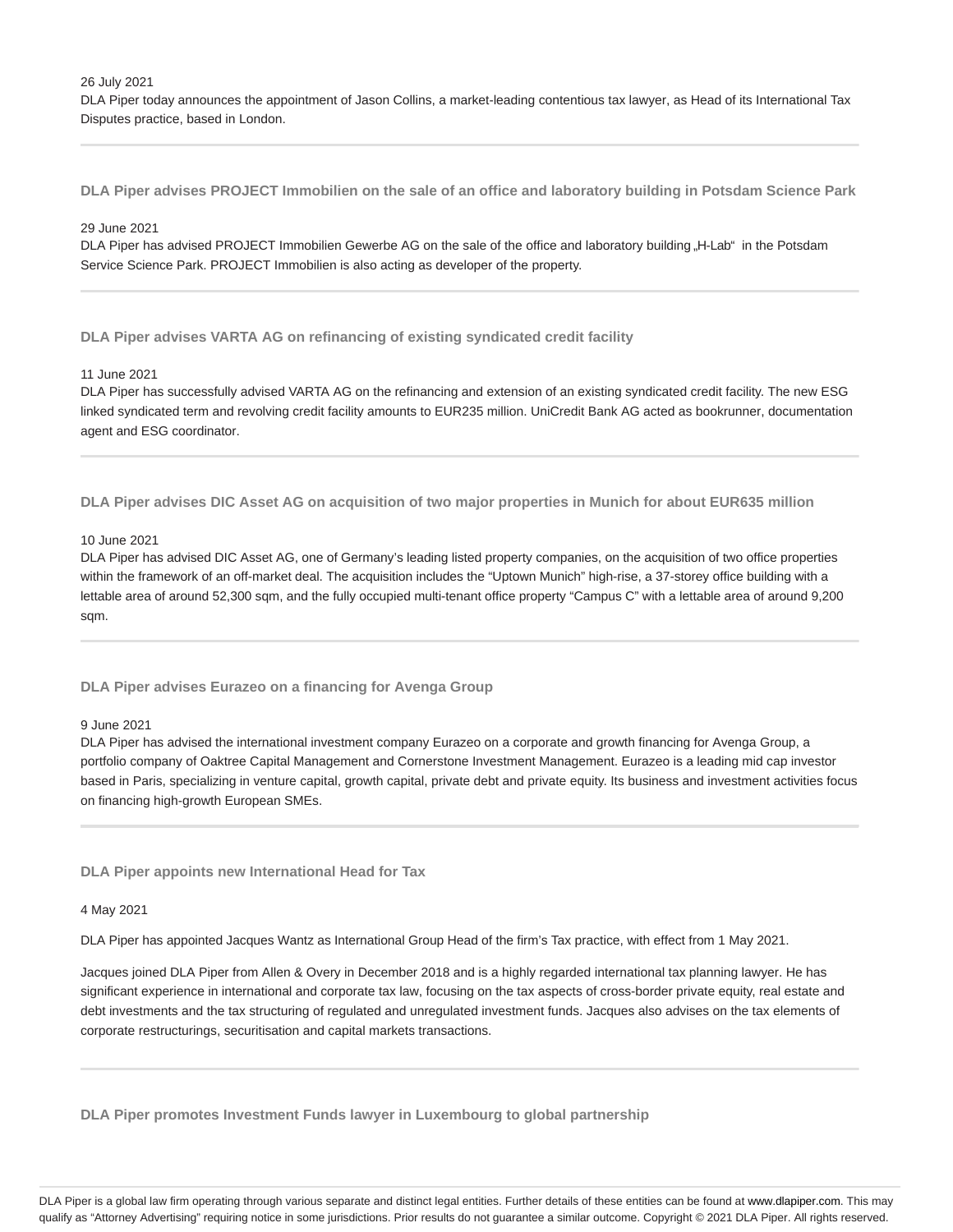#### 28 April 2021

DLA Piper is pleased to announce that Luxembourg-based Investment Funds lawyer Caroline Pimpaud has been promoted to partner, as part of the firm's annual promotion round, effective 1 May 2021.

**DLA Piper advises Helaba on the financing of the Silberturm in Frankfurt am Main**

#### 14 April 2021

DLA Piper has advised Landesbank Hessen-Thüringen Girozentrale (Helaba) on the financing of the purchase of the landmark office tower "Silberturm" in Frankfurt am Main.

**DLA Piper advises Aviva Investors on acquisition of "Altes Klöpperhaus" building in Hamburg from Barings**

### 16 March 2021

DLA Piper has advised Aviva Investors, the global asset management business of British insurance company Aviva plc, on the acquisition of the "Altes Klöpperhaus" office building in Hamburg, on behalf of one of its clients, from global real estate investment manager Barings.

**DLA Piper advises PROJECT Immobilien on the sale of the new office and commercial building MACHWERK74**

#### 10 March 2021

DLA Piper has advised PROJECT Immobilien Gewerbe AG on the sale of the new office and commercial building "MACHWERK74" in Berlin.

**DLA Piper advises lenders on the refinancing of the Warnow Tunnel in Germany**

26 February 2021

DLA Piper has advised the lenders on the EUR115 million refinancing of the Warnow Tunnel in Rostock (Germany), also known as the Warnow River Crossing (Warnowquerung).

**DLA Piper advised Box Inc who will acquire SignRequest**

10 February 2021

We are delighted to have advised Box Inc, who entered into a definitive agreement to acquire SignRequest, a cloud-based electronic signature company.

**DLA Piper advises Manulife on its acquisition of 39 Martin Place**

29 January 2021

DLA Piper has advised international financial services group Manulife Financial Corporation on its 50/50 joint venture with Investa Commercial Property Fund ("ICPF") to acquire the right to a 100% interest in 39 Martin Place, Sydney from Macquarie Group Limited (ASX: MQG).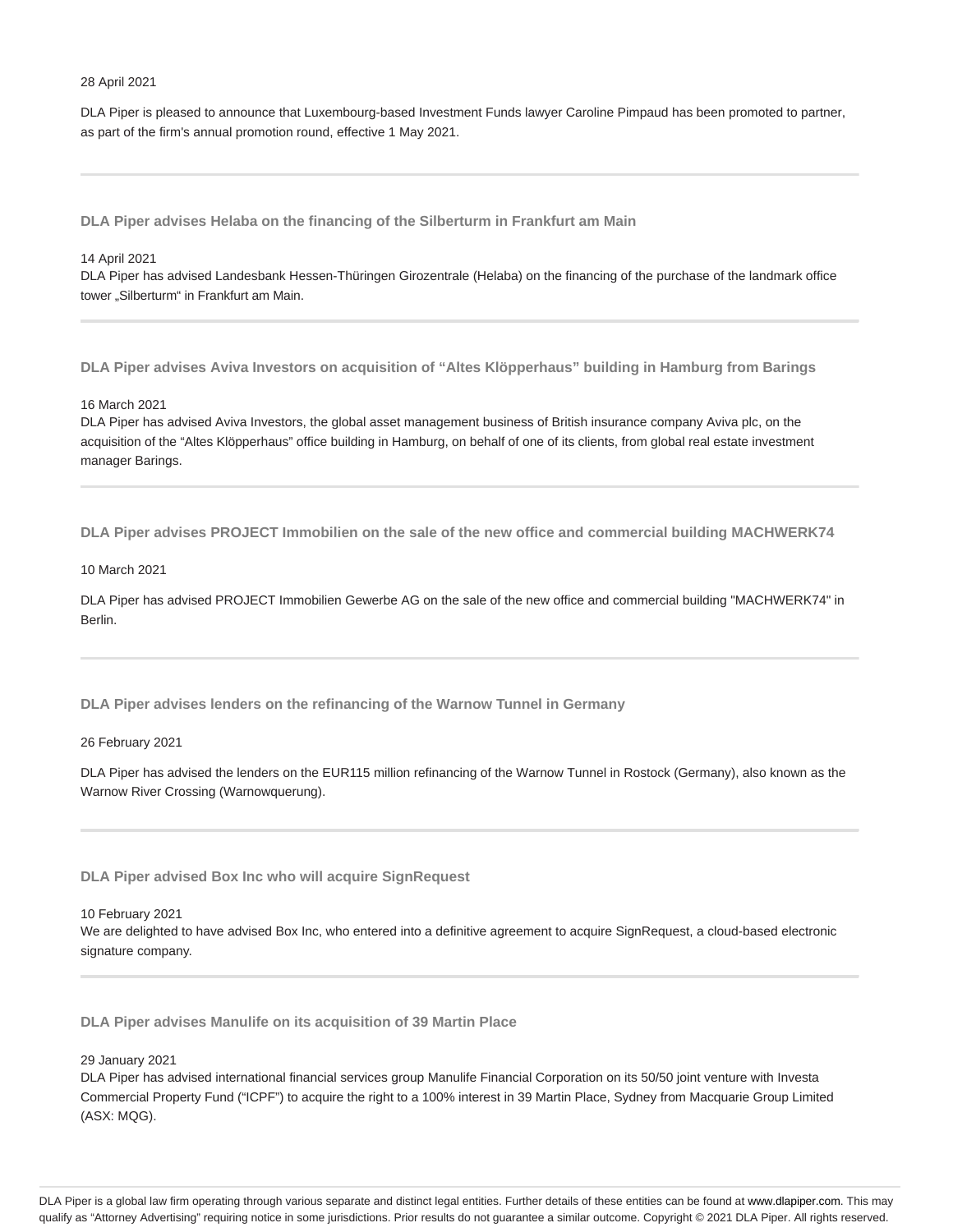**DLA Piper advises Wintershall Dea tax wise on successful 1.5 billion Euro subordinated notes transaction**

27 January 2021

DLA Piper has advised Wintershall Dea GmbH, Europe's leading independent natural gas and oil company, on tax law aspects of the successful issue of its first subordinated notes in two tranches in the total amount of EUR1.5 billion.

**DLA Piper advises Aviva Investors on acquisition of Stuttgart office building**

22 January 2021

DLA Piper has advised Aviva Investors, the global asset management business of British insurance company Aviva plc, on the acquisition of the Rotebühlstrasse 121 office building in Stuttgart for one of its clients.

**DLA Piper strengthens Transfer Pricing offering with new team hire in Spain**

18 January 2021

DLA Piper is strengthening its Transfer Pricing offering in Spain with the appointment of César Salagaray as a partner in its Madrid office.

**DLA Piper advises Idinvest Partners on a financing for Kinetics Group**

12 January 2021

DLA Piper hat die französische Investment-Gesellschaft Idinvest Partners bei einer Unternehmensfinanzierung für die Kinetics Group beraten.

**DLA Piper advises Lufthansa Group as main creditor in ZIM Flugsitz insolvency proceedings**

11 January 2021

DLA Piper has successfully advised the Lufthansa Group with its entities Deutsche Lufthansa AG, Lufthansa Technik AG and SWISS as main client and main creditor in the insolvency proceedings of ZIM Flugsitz GmbH.

**DLA Piper advises Wipro Limited on the acquisition of METRO-NOM GmbH and METRO Systems Romania**

4 January 2020

DLA Piper has advised Wipro Limited, a leading global information technology, consulting, and business process services company, on the acquisition of METRO AG's IT units – METRO-NOM GmbH in Germany and METRO Systems Romania S.R.L.